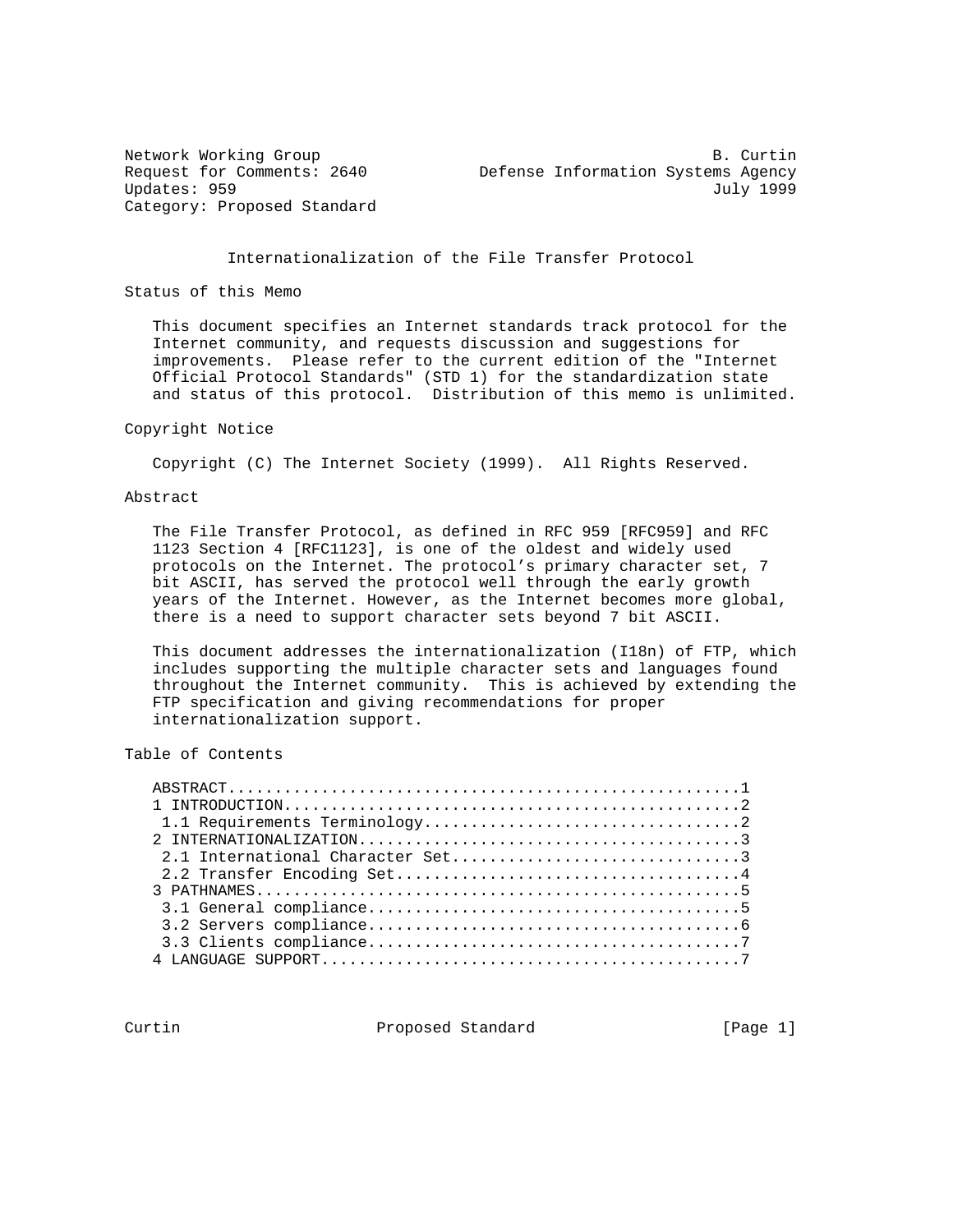| 4.3 Feat response for LANG command11                 |  |
|------------------------------------------------------|--|
|                                                      |  |
|                                                      |  |
| 6                                                    |  |
|                                                      |  |
| R                                                    |  |
|                                                      |  |
| ANNEX A - IMPLEMENTATION CONSIDERATIONS16            |  |
|                                                      |  |
| A.2 Transition Considerations18                      |  |
|                                                      |  |
|                                                      |  |
|                                                      |  |
| B.2.1 Conversion from Local Character Set to UTF-820 |  |
| B.2.2 Conversion from UTF-8 to Local Character Set23 |  |
| B.2.3 ISO/IEC 8859-8 Example25                       |  |
|                                                      |  |
| B.3 Pseudo Code for Translating Servers26            |  |
|                                                      |  |

#### 1 Introduction

 As the Internet grows throughout the world the requirement to support character sets outside of the ASCII [ASCII] / Latin-1 [ISO-8859] character set becomes ever more urgent. For FTP, because of the large installed base, it is paramount that this is done without breaking existing clients and servers. This document addresses this need. In doing so it defines a solution which will still allow the installed base to interoperate with new clients and servers.

 This document enhances the capabilities of the File Transfer Protocol by removing the 7-bit restrictions on pathnames used in client commands and server responses, RECOMMENDs the use of a Universal Character Set (UCS) ISO/IEC 10646 [ISO-10646], RECOMMENDs a UCS transformation format (UTF) UTF-8 [UTF-8], and defines a new command for language negotiation.

 The recommendations made in this document are consistent with the recommendations expressed by the IETF policy related to character sets and languages as defined in RFC 2277 [RFC2277].

1.1. Requirements Terminology

 The key words "MUST", "MUST NOT", "REQUIRED", "SHALL", "SHALL NOT", "SHOULD", "SHOULD NOT", "RECOMMENDED", "MAY", and "OPTIONAL" in this document are to be interpreted as described in BCP 14 [BCP14].

Curtin Proposed Standard [Page 2]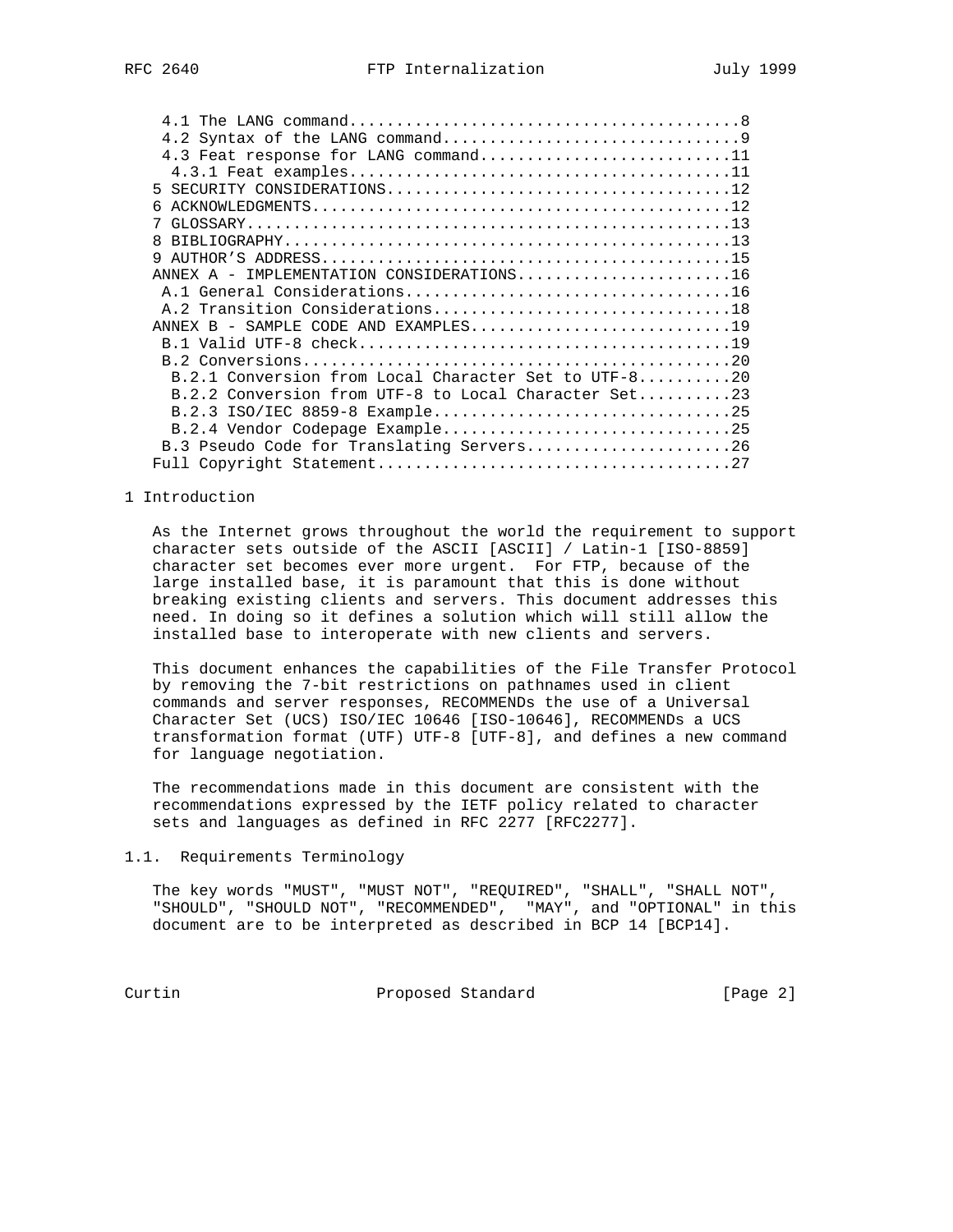# 2 Internationalization

 The File Transfer Protocol was developed when the predominate character sets were 7 bit ASCII and 8 bit EBCDIC. Today these character sets cannot support the wide range of characters needed by multinational systems. Given that there are a number of character sets in current use that provide more characters than 7-bit ASCII, it makes sense to decide on a convenient way to represent the union of those possibilities. To work globally either requires support of a number of character sets and to be able to convert between them, or the use of a single preferred character set. To assure global interoperability this document RECOMMENDS the latter approach and defines a single character set, in addition to NVT ASCII and EBCDIC, which is understandable by all systems. For FTP this character set SHALL be ISO/IEC 10646:1993. For support of global compatibility it is STRONGLY RECOMMENDED that clients and servers use UTF-8 encoding when exchanging pathnames. Clients and servers are, however, under no obligation to perform any conversion on the contents of a file for operations such as STOR or RETR.

 The character set used to store files SHALL remain a local decision and MAY depend on the capability of local operating systems. Prior to the exchange of pathnames they SHOULD be converted into a ISO/IEC 10646 format and UTF-8 encoded. This approach, while allowing international exchange of pathnames, will still allow backward compatibility with older systems because the code set positions for ASCII characters are identical to the one byte sequence in UTF-8.

 Sections 2.1 and 2.2 give a brief description of the international character set and transfer encoding RECOMMENDED by this document. A more thorough description of UTF-8, ISO/IEC 10646, and UNICODE [UNICODE], beyond that given in this document, can be found in RFC 2279 [RFC2279].

## 2.1 International Character Set

 The character set defined for international support of FTP SHALL be the Universal Character Set as defined in ISO 10646:1993 as amended. This standard incorporates the character sets of many existing international, national, and corporate standards. ISO/IEC 10646 defines two alternate forms of encoding, UCS-4 and UCS-2. UCS-4 is a four byte (31 bit) encoding containing 2\*\*31 code positions divided into 128 groups of 256 planes. Each plane consists of 256 rows of 256 cells. UCS-2 is a 2 byte (16 bit) character set consisting of plane zero or the Basic Multilingual Plane (BMP). Currently, no codesets have been defined outside of the 2 byte BMP.

Curtin **Proposed Standard** [Page 3]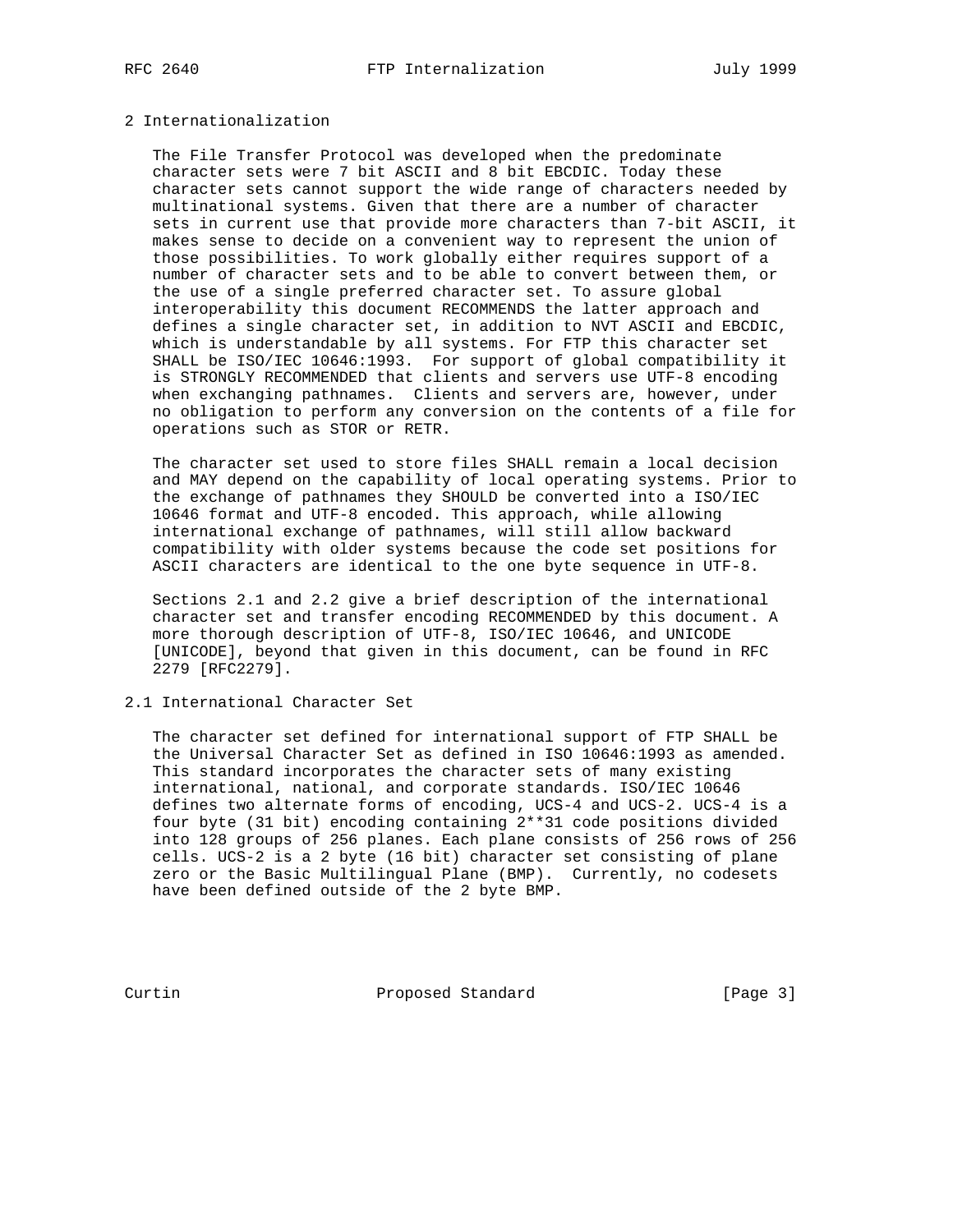The Unicode standard version 2.0 [UNICODE] is consistent with the UCS-2 subset of ISO/IEC 10646. The Unicode standard version 2.0 includes the repertoire of IS 10646 characters, amendments 1-7 of IS 10646, and editorial and technical corrigenda.

## 2.2 Transfer Encoding

 UCS Transformation Format 8 (UTF-8), in the past referred to as UTF-2 or UTF-FSS, SHALL be used as a transfer encoding to transmit the international character set. UTF-8 is a file safe encoding which avoids the use of byte values that have special significance during the parsing of pathname character strings. UTF-8 is an 8 bit encoding of the characters in the UCS. Some of UTF-8's benefits are that it is compatible with 7 bit ASCII, so it doesn't affect programs that give special meanings to various ASCII characters; it is immune to synchronization errors; its encoding rules allow for easy identification; and it has enough space to support a large number of character sets.

 UTF-8 encoding represents each UCS character as a sequence of 1 to 6 bytes in length. For all sequences of one byte the most significant bit is ZERO. For all sequences of more than one byte the number of ONE bits in the first byte, starting from the most significant bit position, indicates the number of bytes in the UTF-8 sequence followed by a ZERO bit. For example, the first byte of a 3 byte UTF-8 sequence would have 1110 as its most significant bits. Each additional bytes (continuing bytes) in the UTF-8 sequence, contain a ONE bit followed by a ZERO bit as their most significant bits. The remaining free bit positions in the continuing bytes are used to identify characters in the UCS. The relationship between UCS and UTF-8 is demonstrated in the following table:

| $UCS-4$ range(hex)   |  | $UTF-8$ byte sequence(binary) |                            |                                     |  |
|----------------------|--|-------------------------------|----------------------------|-------------------------------------|--|
| 00000000 - 0000007F  |  | Oxxxxxxx                      |                            |                                     |  |
| 00000080 - 000007FF  |  |                               | 110xxxxx 10xxxxxx          |                                     |  |
| 00000800 - 0000FFFF  |  |                               | 1110xxxx 10xxxxxx 10xxxxxx |                                     |  |
| 00010000 - 001FFFFF  |  |                               |                            | 11110xxx 10xxxxxx 10xxxxxx 10xxxxxx |  |
| 00200000 - 03FFFFFFF |  |                               |                            | 111110xx 10xxxxxx 10xxxxxx 10xxxxxx |  |
|                      |  | 10xxxxxx                      |                            |                                     |  |
| 04000000 - 7FFFFFFFF |  |                               |                            | 1111110x 10xxxxxx 10xxxxxx 10xxxxxx |  |
|                      |  |                               | 10xxxxxx 10xxxxxx          |                                     |  |
|                      |  |                               |                            |                                     |  |

 A beneficial property of UTF-8 is that its single byte sequence is consistent with the ASCII character set. This feature will allow a transition where old ASCII-only clients can still interoperate with new servers that support the UTF-8 encoding.

Curtin **Proposed Standard** Proposed Standard [Page 4]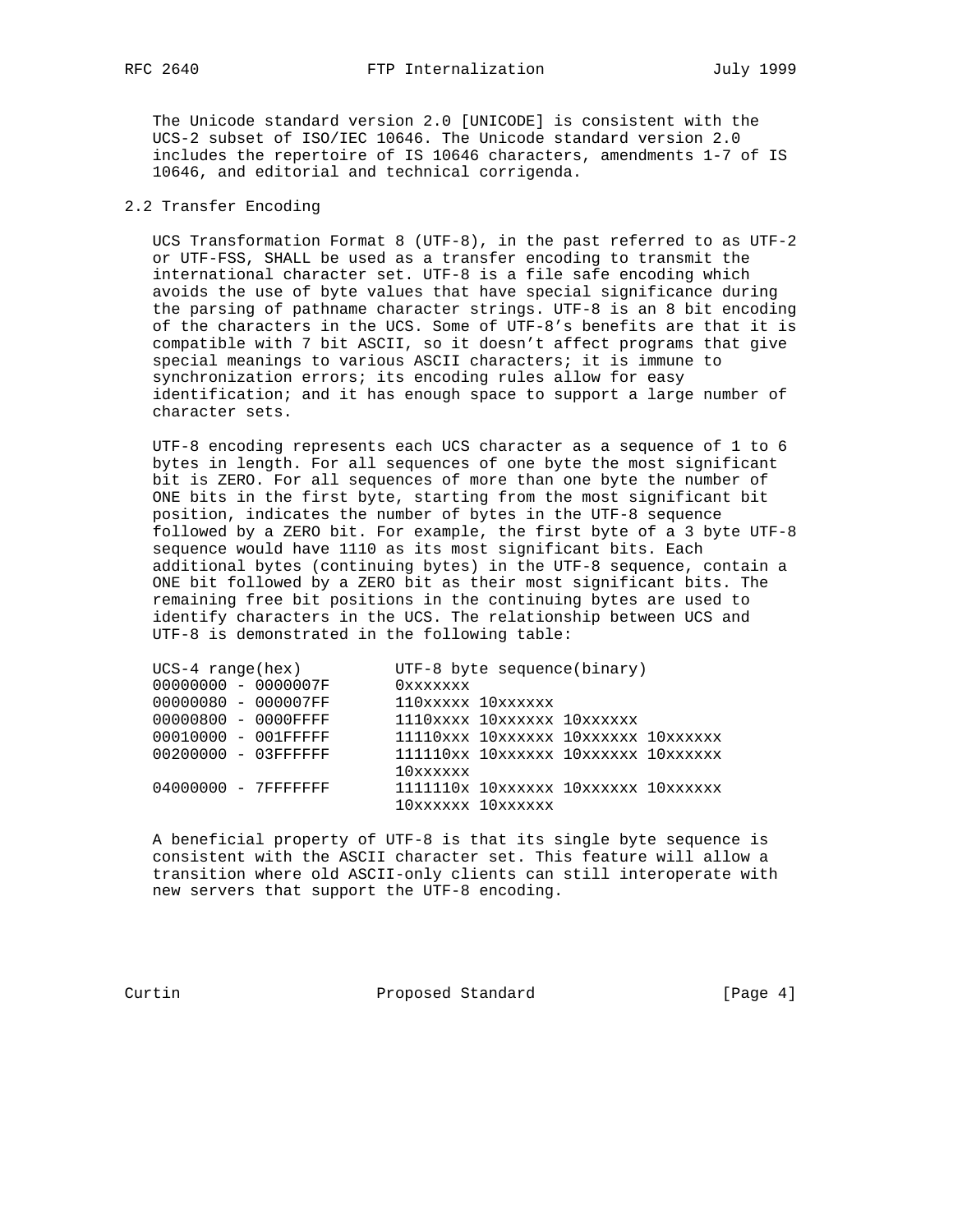Another feature is that the encoding rules make it very unlikely that a character sequence from a different character set will be mistaken for a UTF-8 encoded character sequence. Clients and servers can use a simple routine to determine if the character set being exchanged is valid UTF-8. Section B.1 shows a code example of this check.

3 Pathnames

- 3.1 General compliance
	- The 7-bit restriction for pathnames exchanged is dropped.
	- Many operating system allow the use of spaces <SP>, carriage return <CR>, and line feed <LF> characters as part of the pathname. The exchange of pathnames with these special command characters will cause the pathnames to be parsed improperly. This is because ftp commands associated with pathnames have the form:

COMMAND <SP> <pathname> <CRLF>.

 To allow the exchange of pathnames containing these characters, the definition of pathname is changed from

 $\epsilon$  <pathname> ::=  $\epsilon$ string> ; in BNF format to pathname =  $1*(8x01..8xFF)$  ; in ABNF format [ABNF].

 To avoid mistaking these characters within pathnames as special command characters the following rules will apply:

There MUST be only one <SP> between a ftp command and the pathname. Implementations MUST assume <SP> characters following the initial <SP> as part of the pathname. For example the pathname in STOR <SP><SP><SP>foo.bar<CRLF> is <SP><SP>foo.bar.

 Current implementations, which may allow multiple <SP> characters as separators between the command and pathname, MUST assure that they comply with this single <SP> convention. Note: Implementations which treat 3 character commands (e.g. CWD, MKD, etc.) as a fixed 4 character command by padding the command with a trailing <SP> are in non-compliance to this specification.

When a <CR> character is encountered as part of a pathname it MUST be padded with a <NUL> character prior to sending the command. On receipt of a pathname containing a <CR><NUL> sequence the <NUL> character MUST be stripped away. This approach is described in the Telnet protocol [RFC854] on pages 11 and 12. For example, to store a pathname foo<CR><LF>boo.bar the pathname would become

Curtin **Proposed Standard** [Page 5]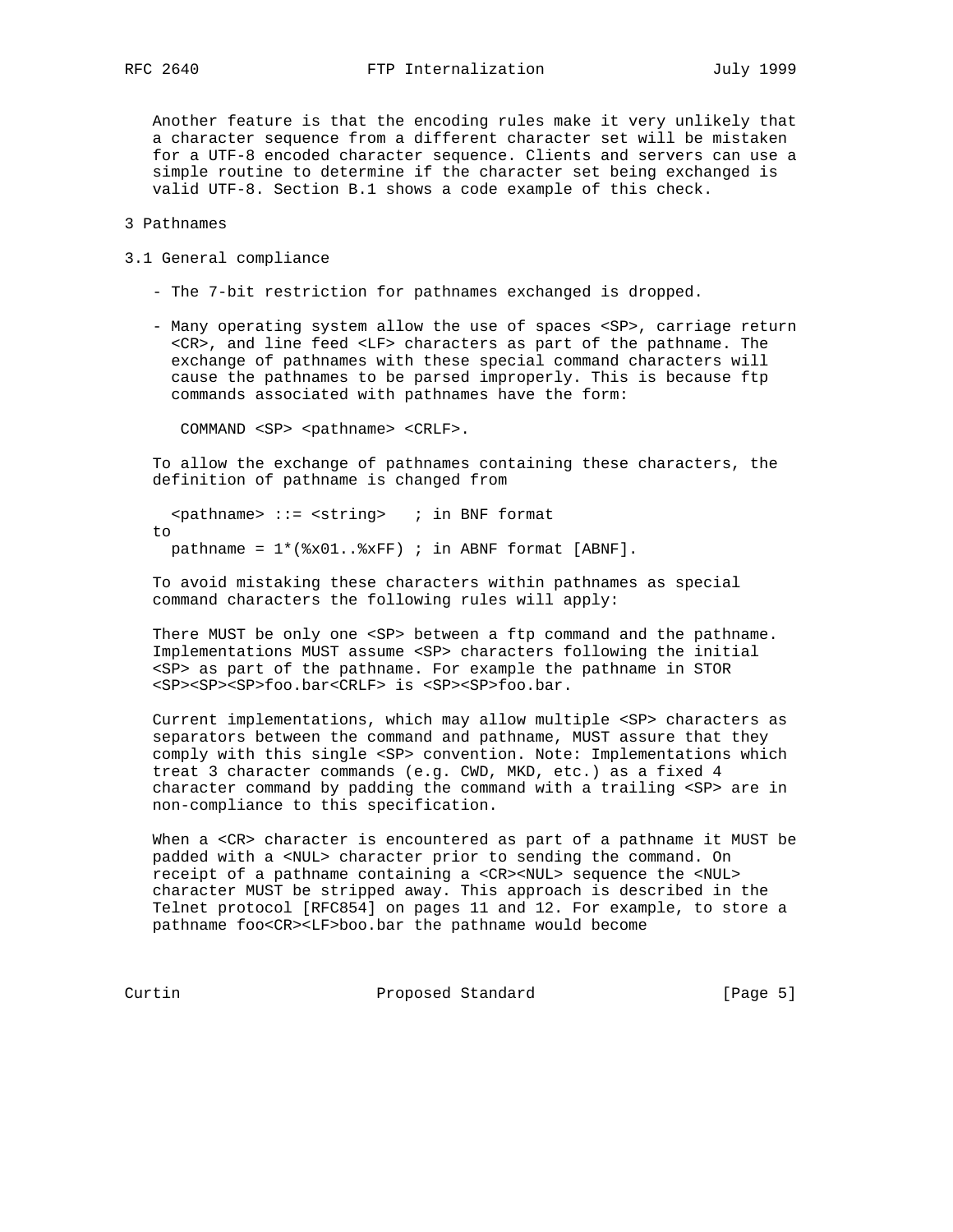foo<CR><NUL><LF>boo.bar prior to sending the command STOR <SP>foo<CR><NUL><LF>boo.bar<CRLF>. Upon receipt of the altered pathname the <NUL> character following the <CR> would be stripped away to form the original pathname.

- Conforming clients and servers MUST support UTF-8 for the transfer and receipt of pathnames. Clients and servers MAY in addition give users a choice of specifying interpretation of pathnames in another encoding. Note that configuring clients and servers to use character sets / encoding other than UTF-8 is outside of the scope of this document. While it is recognized that in certain operational scenarios this may be desirable, this is left as a quality of implementation and operational issue.
- Pathnames are sequences of bytes. The encoding of names that are valid UTF-8 sequences is assumed to be UTF-8. The character set of other names is undefined. Clients and servers, unless otherwise configured to support a specific native character set, MUST check for a valid UTF-8 byte sequence to determine if the pathname being presented is UTF-8.
- To avoid data loss, clients and servers SHOULD use the UTF-8 encoded pathnames when unable to convert them to a usable code set.
- There may be cases when the code set / encoding presented to the server or client cannot be determined. In such cases the raw bytes SHOULD be used.
- 3.2 Servers compliance
	- Servers MUST support the UTF-8 feature in response to the FEAT command [RFC2389]. The UTF-8 feature is a line containing the exact string "UTF8". This string is not case sensitive, but SHOULD be transmitted in upper case. The response to a FEAT command SHOULD be:

 C> feat S> 211- <any descriptive text>  $S$ > ... S> UTF8 S> ... S> 211 end

 The ellipses indicate placeholders where other features may be included, but are NOT REQUIRED. The one space indentation of the feature lines is mandatory [RFC2389].

Curtin **Proposed Standard** [Page 6]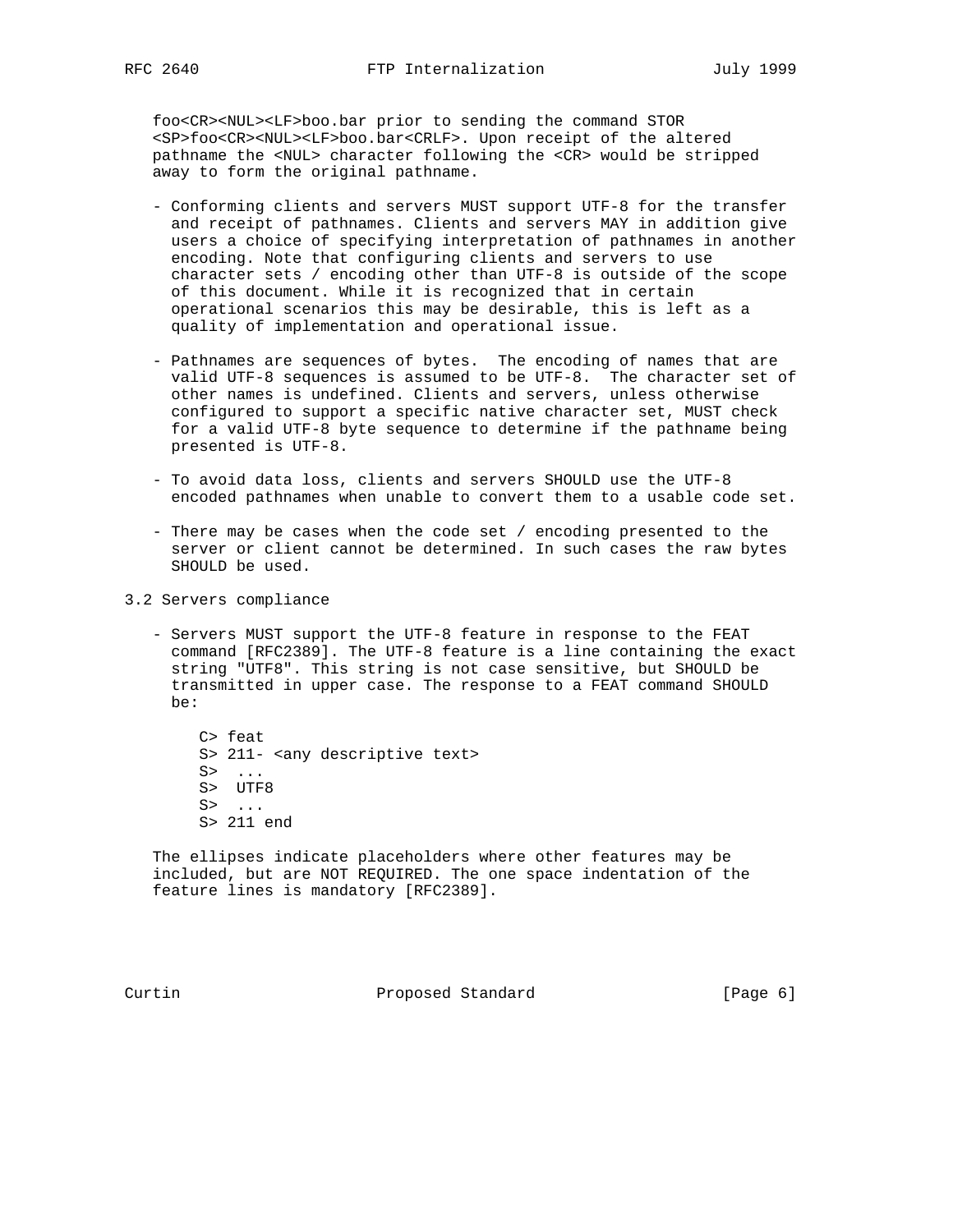- Mirror servers may want to exactly reflect the site that they are mirroring. In such cases servers MAY store and present the exact pathname bytes that it received from the main server.
- 3.3 Clients compliance
	- Clients which do not require display of pathnames are under no obligation to do so. Non-display clients do not need to conform to requirements associated with display.
	- Clients, which are presented UTF-8 pathnames by the server, SHOULD parse UTF-8 correctly and attempt to display the pathname within the limitation of the resources available.
	- Clients MUST support the FEAT command and recognize the "UTF8" feature (defined in 3.2 above) to determine if a server supports UTF-8 encoding.
	- Character semantics of other names shall remain undefined. If a client detects that a server is non UTF-8, it SHOULD change its display appropriately. How a client implementation handles non UTF-8 is a quality of implementation issue. It MAY try to assume some other encoding, give the user a chance to try to assume something, or save encoding assumptions for a server from one FTP session to another.
	- Glyph rendering is outside the scope of this document. How a client presents characters it cannot display is a quality of implementation issue. This document RECOMMENDS that octets corresponding to non-displayable characters SHOULD be presented in URL %HH format defined in RFC 1738 [RFC1738]. They MAY, however, display them as question marks, with their UCS hexadecimal value, or in any other suitable fashion.
	- Many existing clients interpret 8-bit pathnames as being in the local character set. They MAY continue to do so for pathnames that are not valid UTF-8.
- 4. Language Support

 The Character Set Workshop Report [RFC2130] suggests that clients and servers SHOULD negotiate a language for "greetings" and "error messages". This specification interprets the use of the term "error message", by RFC 2130, to mean any explanatory text string returned by server-PI in response to a user-PI command.

Curtin **Proposed Standard** [Page 7]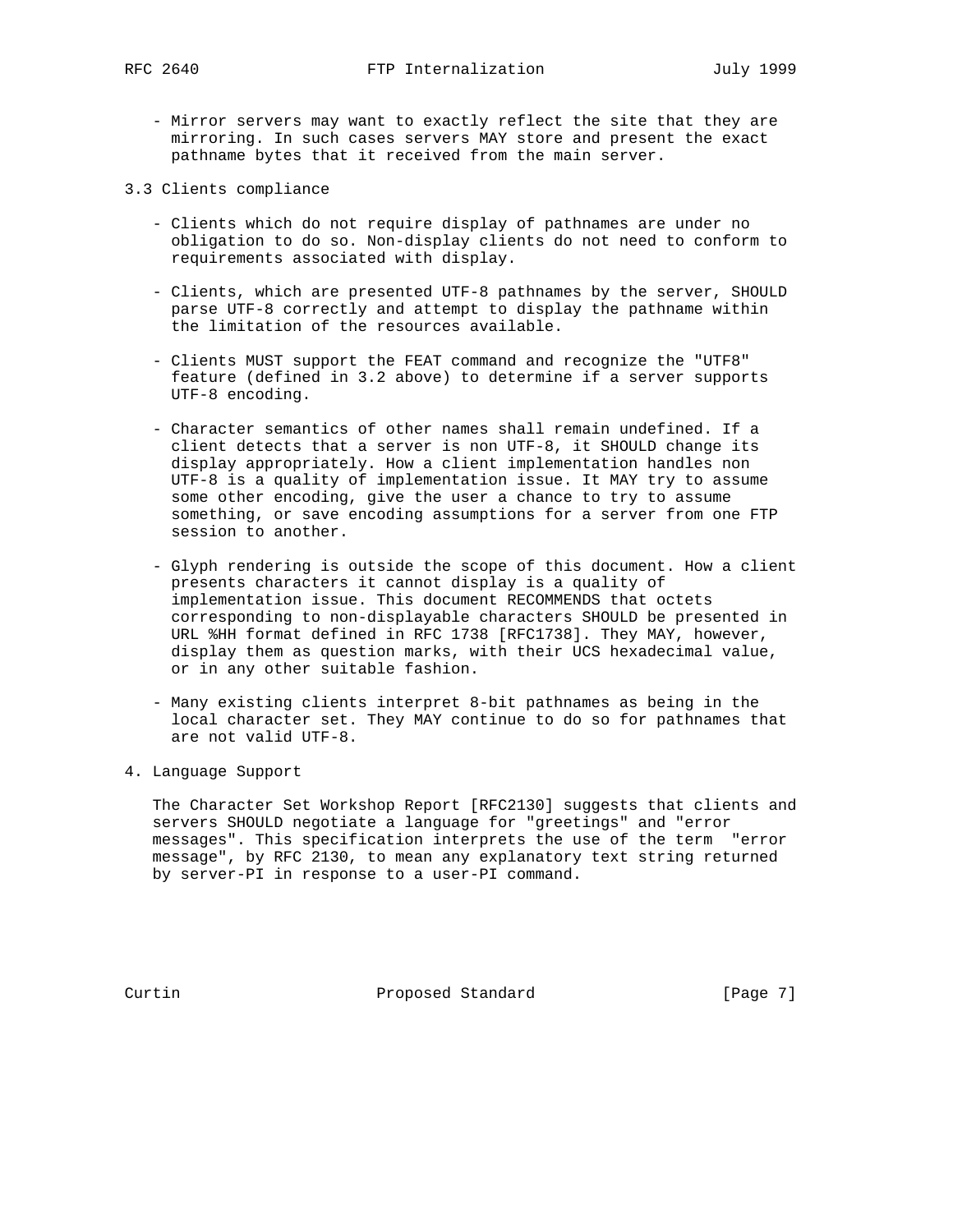Implementers SHOULD note that FTP commands and numeric responses are protocol elements. As such, their use is not affected by any guidance expressed by this specification.

 Language support of greetings and command responses shall be the default language supported by the server or the language supported by the server and selected by the client.

 It may be possible to achieve language support through a virtual host as described in [MLST]. However, an FTP server might not support virtual servers, or virtual servers might be configured to support an environment without regard for language. To allow language negotiation this specification defines a new LANG command. Clients and servers that comply with this specification MUST support the LANG command.

4.1 The LANG command

 A new command "LANG" is added to the FTP command set to allow server-FTP process to determine in which language to present server greetings and the textual part of command responses. The parameter associated with the LANG command SHALL be one of the language tags defined in RFC 1766 [RFC1766]. If a LANG command without a parameter is issued the server's default language will be used.

 Greetings and responses issued prior to language negotiation SHALL be in the server's default language. Paragraph 4.5 of [RFC2277] state that this "default language MUST be understandable by an English speaking person". This specification RECOMMENDS that the server default language be English encoded using ASCII. This text may be augmented by text from other languages. Once negotiated, server-PI MUST return server messages and textual part of command responses in the negotiated language and encoded in UTF-8. Server-PI MAY wish to re-send previously issued server messages in the newly negotiated language.

 The LANG command only affects presentation of greeting messages and explanatory text associated with command responses. No attempt should be made by the server to translate protocol elements (FTP commands and numeric responses) or data transmitted over the data connection.

 User-PI MAY issue the LANG command at any time during an FTP session. In order to gain the full benefit of this command, it SHOULD be presented prior to authentication. In general, it will be issued after the HOST command [MLST]. Note that the issuance of a HOST or

Curtin **Proposed Standard** [Page 8]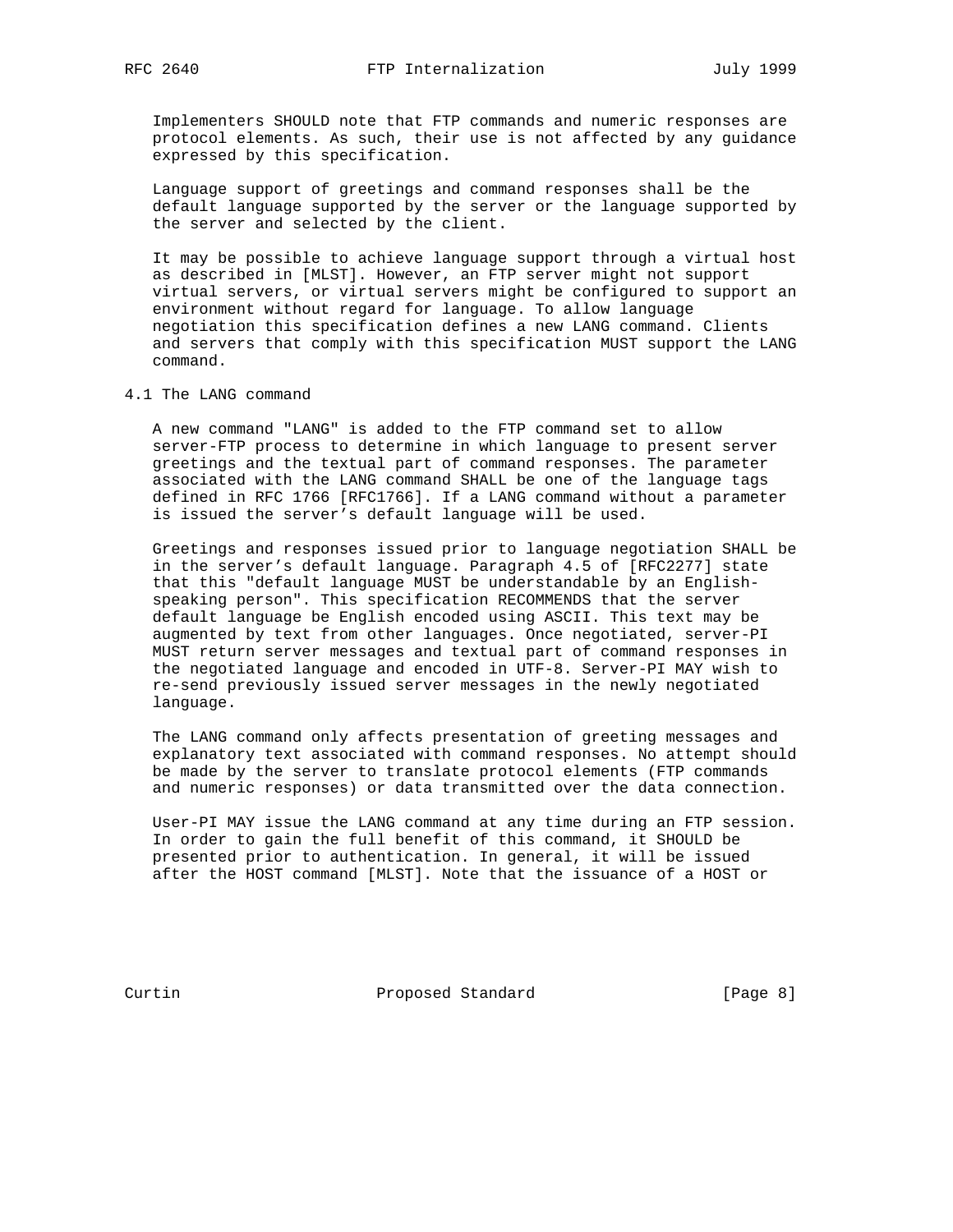REIN command [RFC959] will negate the affect of the LANG command. User-PI SHOULD be capable of supporting UTF-8 encoding for the language negotiated. Guidance on interpretation and rendering of UTF-8, defined in section 3, SHALL apply.

 Although NOT REQUIRED by this specification, a user-PI SHOULD issue a FEAT command [RFC2389] prior to a LANG command. This will allow the user-PI to determine if the server supports the LANG command and which language options.

 In order to aid the server in identifying whether a connection has been established with a client which conforms to this specification or an older client, user-PI MUST send a HOST [MLST] and/or LANG command prior to issuing any other command (other than FEAT [RFC2389]). If user-PI issues a HOST command, and the server's default language is acceptable, it need not issue a LANG command. However, if the implementation does not support the HOST command, a LANG command MUST be issued. Until server-PI is presented with either a HOST or LANG command it SHOULD assume that the user-PI does not comply with this specification.

4.2 Syntax of the LANG command

The LANG command is defined as follows:

| lang-command   | = "Lang" [(SP lang-tag)] CRLF                            |
|----------------|----------------------------------------------------------|
| lang-tag       | = Primary-tag *( "-" Sub-tag)                            |
| Primary-tag    | $= 1*8ALPHA$                                             |
| Sub-tag        | $= 1*8ALPHA$                                             |
|                |                                                          |
| lang-response  | = lang-ok / error-response                               |
| lang-ok        | $=$ "200" [SP *(%x00%xFF) ] CRLF                         |
| error-response | = command-unrecognized / bad-argument /                  |
|                | not-implemented / unsupported-parameter                  |
|                | command-unrecognized = "500" [SP $*(\&x01*\&xFF)$ ] CRLF |
| bad-argument   | = "501" [SP *(%x01%xFF) ] CRLF                           |
|                | $not-implemented = "502" [SP * ($x01$xFF) ] CRLF$        |
|                | unsupported-parameter = "504" [SP *(%x01%xFF) ] CRLF     |
|                |                                                          |

 The "lang" command word is case independent and may be specified in any character case desired. Therefore "LANG", "lang", "Lang", and "lAnG" are equivalent commands.

 The OPTIONAL "Lang-tag" given as a parameter specifies the primary language tags and zero or more sub-tags as defined in [RFC1766]. As described in [RFC1766] language tags are treated as case insensitive. If omitted server-PI MUST use the server's default language.

Curtin **Proposed Standard** [Page 9]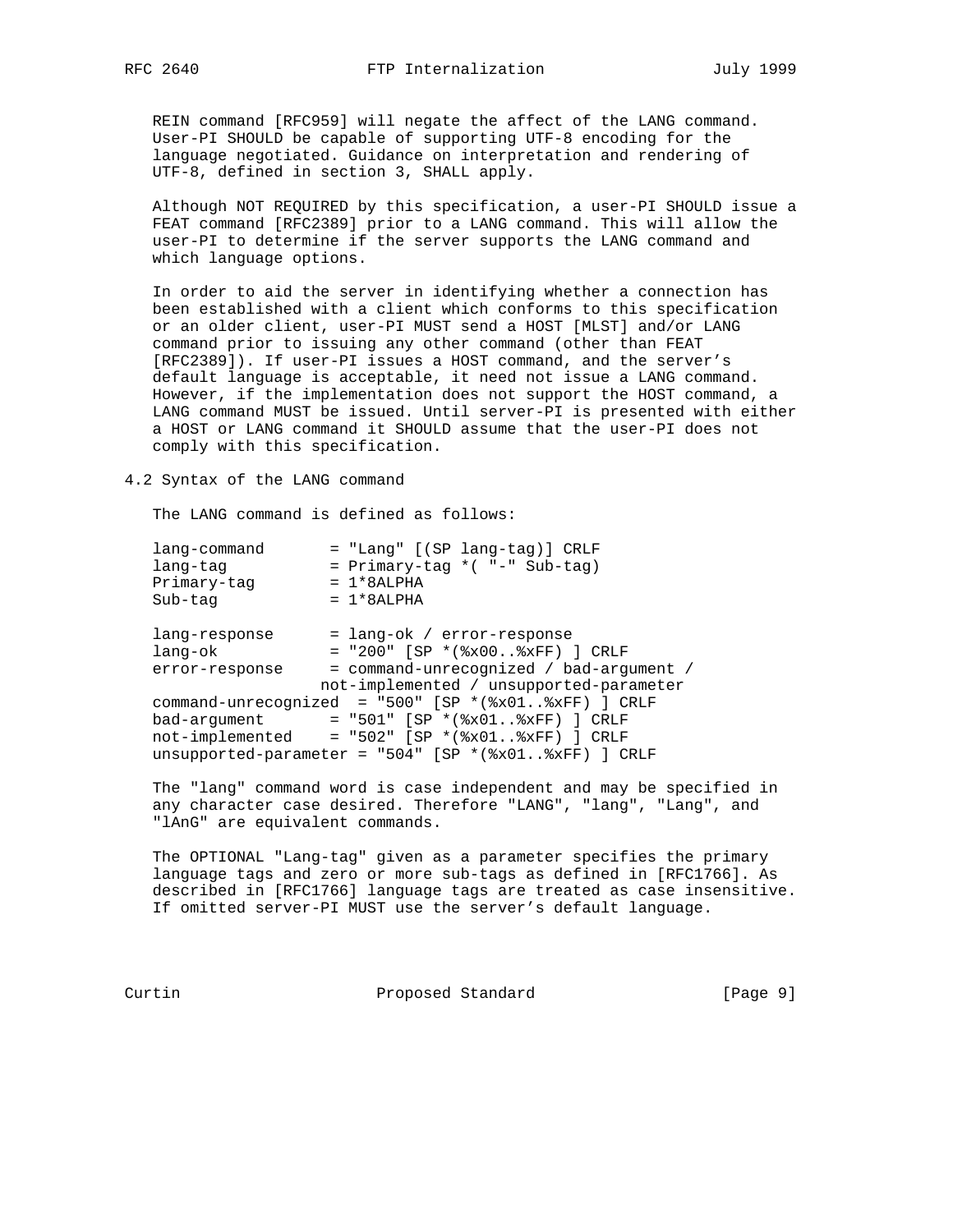Server-FTP responds to the "Lang" command with either "lang-ok" or "error-response". "lang-ok" MUST be sent if Server-FTP supports the "Lang" command and can support some form of the "lang-tag". Support SHOULD be as follows:

- If server-FTP receives "Lang" with no parameters it SHOULD return messages and command responses in the server default language.
- If server-FTP receives "Lang" with only a primary tag argument (e.g. en, fr, de, ja, zh, etc.), which it can support, it SHOULD return messages and command responses in the language associated with that primary tag. It is possible that server-FTP will only support the primary tag when combined with a sub-tag (e.g. en-US, en-UK, etc.). In such cases, server-FTP MAY determine the appropriate variant to use during the session. How server-FTP makes that determination is outside the scope of this specification. If server-FTP cannot determine if a sub-tag variant is appropriate it SHOULD return an "unsupported-parameter" (504) response.
- If server-FTP receives "Lang" with a primary tag and sub-tag(s) argument, which is implemented, it SHOULD return messages and command responses in support of the language argument. It is possible that server-FTP can support the primary tag of the "Lang" argument but not the sub-tag(s). In such cases server-FTP MAY return messages and command responses in the most appropriate variant of the primary tag that has been implemented. How server- FTP makes that determination is outside the scope of this specification. If server-FTP cannot determine if a sub-tag variant is appropriate it SHOULD return an "unsupported-parameter" (504) response.

 For example if client-FTP sends a "LANG en-AU" command and server-FTP has implemented language tags en-US and en-UK it may decide that the most appropriate language tag is en-UK and return "200 en-AU not supported. Language set to en-UK". The numeric response is a protocol element and can not be changed. The associated string is for illustrative purposes only.

 Clients and servers that conform to this specification MUST support the LANG command. Clients SHOULD, however, anticipate receiving a 500 or 502 command response, in cases where older or non-compliant servers do not recognize or have not implemented the "Lang". A 501 response SHOULD be sent if the argument to the "Lang" command is not syntactically correct. A 504 response SHOULD be sent if the "Lang" argument, while syntactically correct, is not implemented. As noted above, an argument may be considered a lexicon match even though it is not an exact syntax match.

Curtin Proposed Standard [Page 10]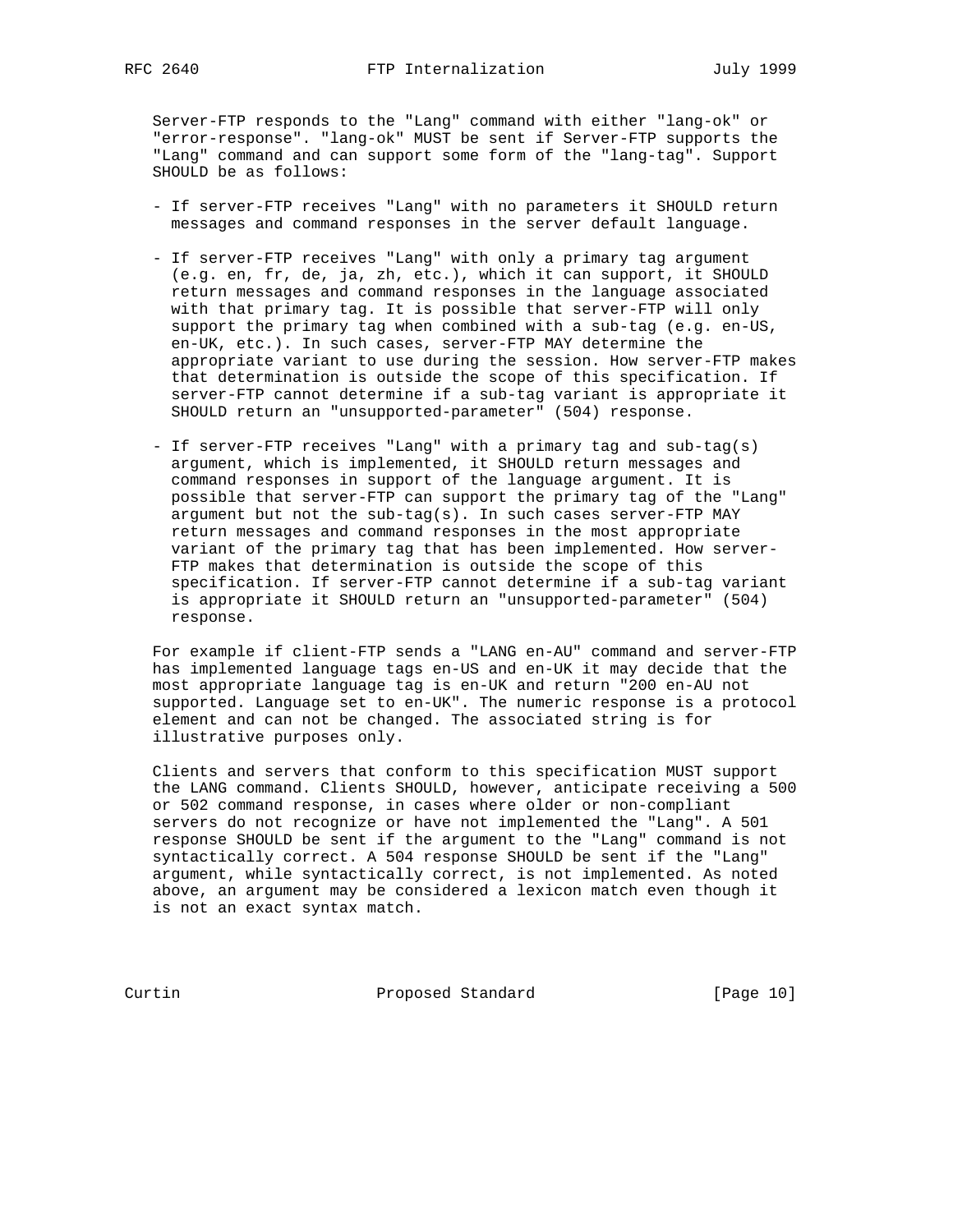#### 4.3 Feat response for LANG command

 A server-FTP process that supports the LANG command, and language support for messages and command responses, MUST include in the response to the FEAT command [RFC2389], a feature line indicating that the LANG command is supported and a fact list of the supported language tags. A response to a FEAT command SHALL be in the following format:

 Lang-feat = SP "LANG" SP lang-fact CRLF  $lang-fact = lang-tag ['**]' * (";" lang-tag ['**")$  lang-tag = Primary-tag \*( "-" Sub-tag) Primary-tag= 1\*8ALPHA  $Sub-tag = 1*8ALPHA$ 

 The lang-feat response contains the string "LANG" followed by a language fact. This string is not case sensitive, but SHOULD be transmitted in upper case, as recommended in [RFC2389]. The initial space shown in the Lang-feat response is REQUIRED by the FEAT command. It MUST be a single space character. More or less space characters are not permitted. The lang-fact SHALL include the lang tags which server-FTP can support. At least one lang-tag MUST be included with the FEAT response. The lang-tag SHALL be in the form described earlier in this document. The OPTIONAL asterisk, when present, SHALL indicate the current lang-tag being used by server-FTP for messages and responses.

4.3.1 Feat examples

 C> feat S> 211- <any descriptive text> S> ... S> LANG EN\* S> ... S> 211 end

 In this example server-FTP can only support English, which is the current language (as shown by the asterisk) being used by the server for messages and command responses.

 C> feat S> 211- <any descriptive text> S> ... S> LANG EN\*;FR  $S> \ldots$ S> 211 end

Curtin **Proposed Standard** [Page 11]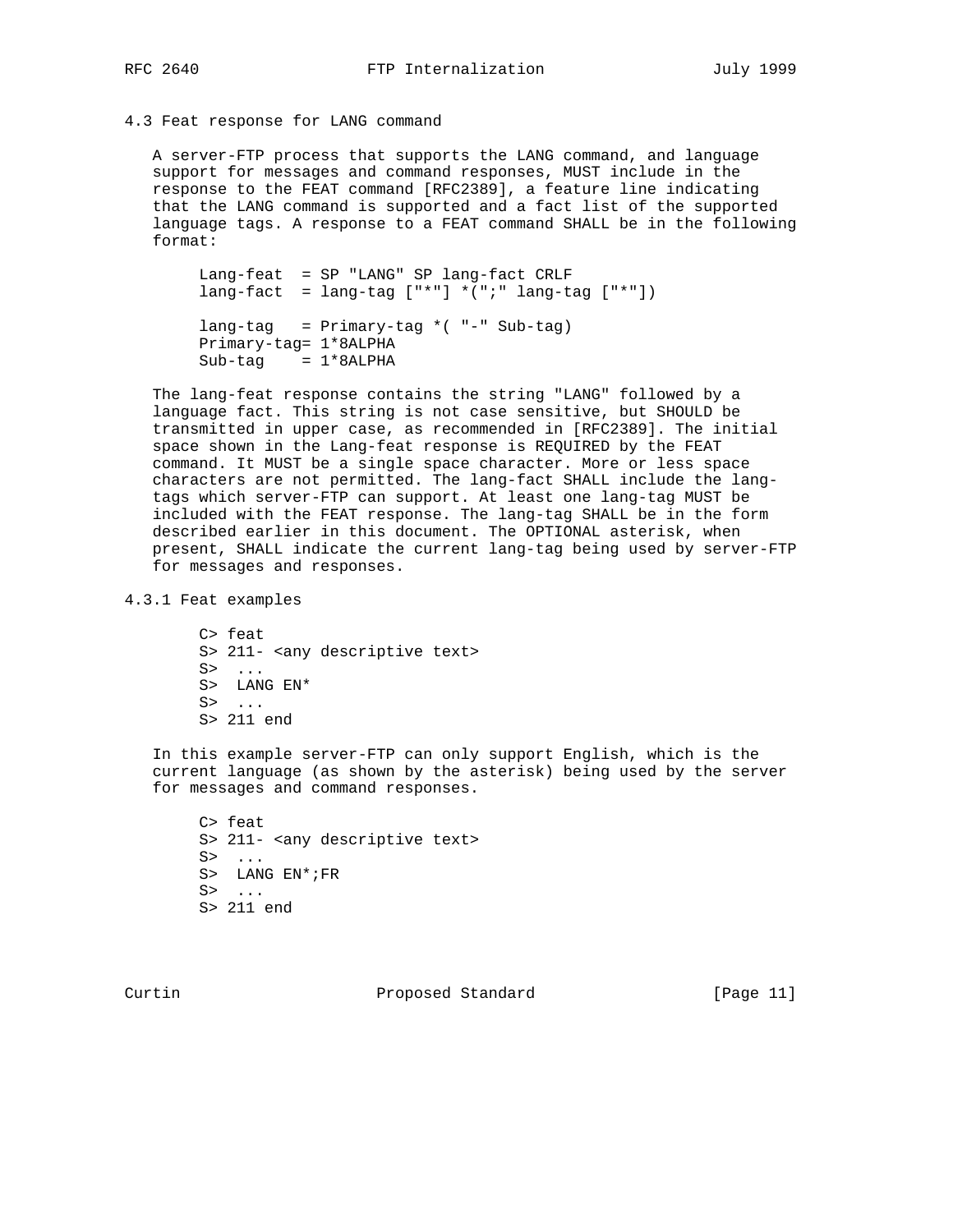C> LANG fr S> 200 Le response sera changez au francais C> feat S> 211- <quelconque descriptif texte> S> ... S> LANG  $EN$ ;  $FR*$  S> ... S> 211 end

 In this example server-FTP supports both English and French as shown by the initial response to the FEAT command. The asterisk indicates that English is the current language in use by server-FTP. After a LANG command is issued to change the language to French, the FEAT response shows French as the current language in use.

 In the above examples ellipses indicate placeholders where other features may be included, but are NOT REQUIRED.

5 Security Considerations

 This document addresses the support of character sets beyond 1 byte and a new language negotiation command. Conformance to this document should not induce a security risk.

6 Acknowledgments

The following people have contributed to this document:

 D. J. Bernstein Martin J. Duerst Mark Harris Paul Hethmon Alun Jones Gregory Lundberg James Matthews Keith Moore Sandra O'Donnell Benjamin Riefenstahl Stephen Tihor

(and others from the FTPEXT working group)

Curtin **Proposed Standard** [Page 12]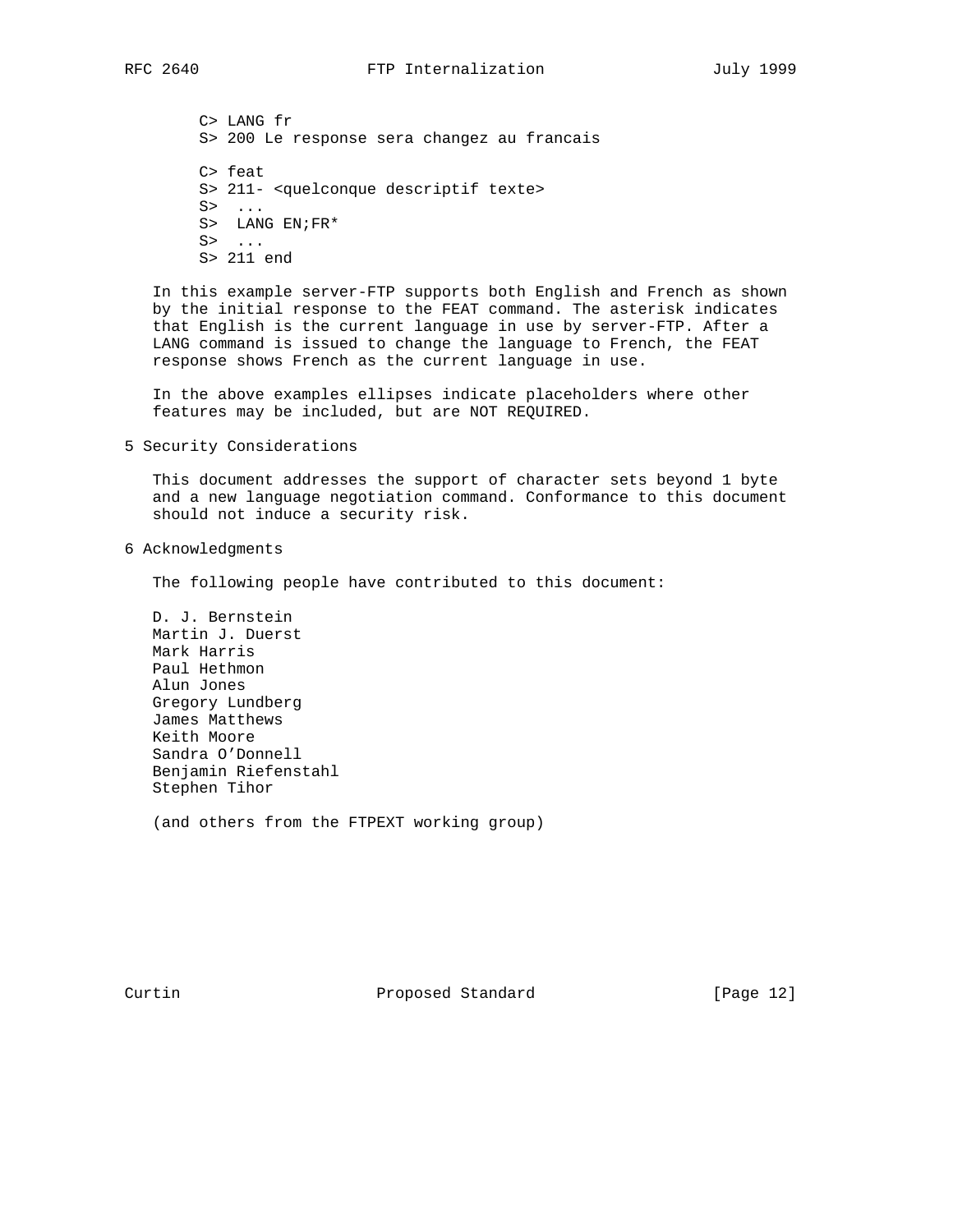7 Glossary

 BIDI - abbreviation for Bi-directional, a reference to mixed right to-left and left-to-right text.

 Character Set - a collection of characters used to represent textual information in which each character has a numeric value

Code Set - (see character set).

Glyph - a character image represented on a display device.

 I18N - "I eighteen N", the first and last letters of the word "internationalization" and the eighteen letters in between.

UCS-2 - the ISO/IEC 10646 two octet Universal Character Set form.

UCS-4 - the ISO/IEC 10646 four octet Universal Character Set form.

UTF-8 - the UCS Transformation Format represented in 8 bits.

 TF-16 - A 16-bit format including the BMP (directly encoded) and surrogate pairs to represent characters in planes 01-16; equivalent to Unicode.

8 Bibliography

- [ABNF] Crocker, D. and P. Overell, "Augmented BNF for Syntax Specifications: ABNF", RFC 2234, November 1997.
- [ASCII] ANSI X3.4:1986 Coded Character Sets 7 Bit American National Standard Code for Information Interchange (7 bit ASCII)
- [ISO-8859] ISO 8859. International standard -- Information processing -- 8-bit single-byte coded graphic character sets -- Part 1:Latin alphabet No. 1 (1987) -- Part 2: Latin alphabet No. 2 (1987) -- Part 3: Latin alphabet No. 3 (1988) -- Part 4: Latin alphabet No. 4 (1988) -- Part 5: Latin/Cyrillic alphabet (1988) -- Part 6: Latin/Arabic alphabet (1987) -- Part : Latin/Greek alphabet (1987) -- Part 8: Latin/Hebrew alphabet (1988) -- Part 9: Latin alphabet No. 5 (1989) -- Part10: Latin alphabet No. 6 (1992)
- [BCP14] Bradner, S., "Key words for use in RFCs to Indicate Requirement Levels", BCP 14, RFC 2119, March 1997.

Curtin **Proposed Standard** [Page 13]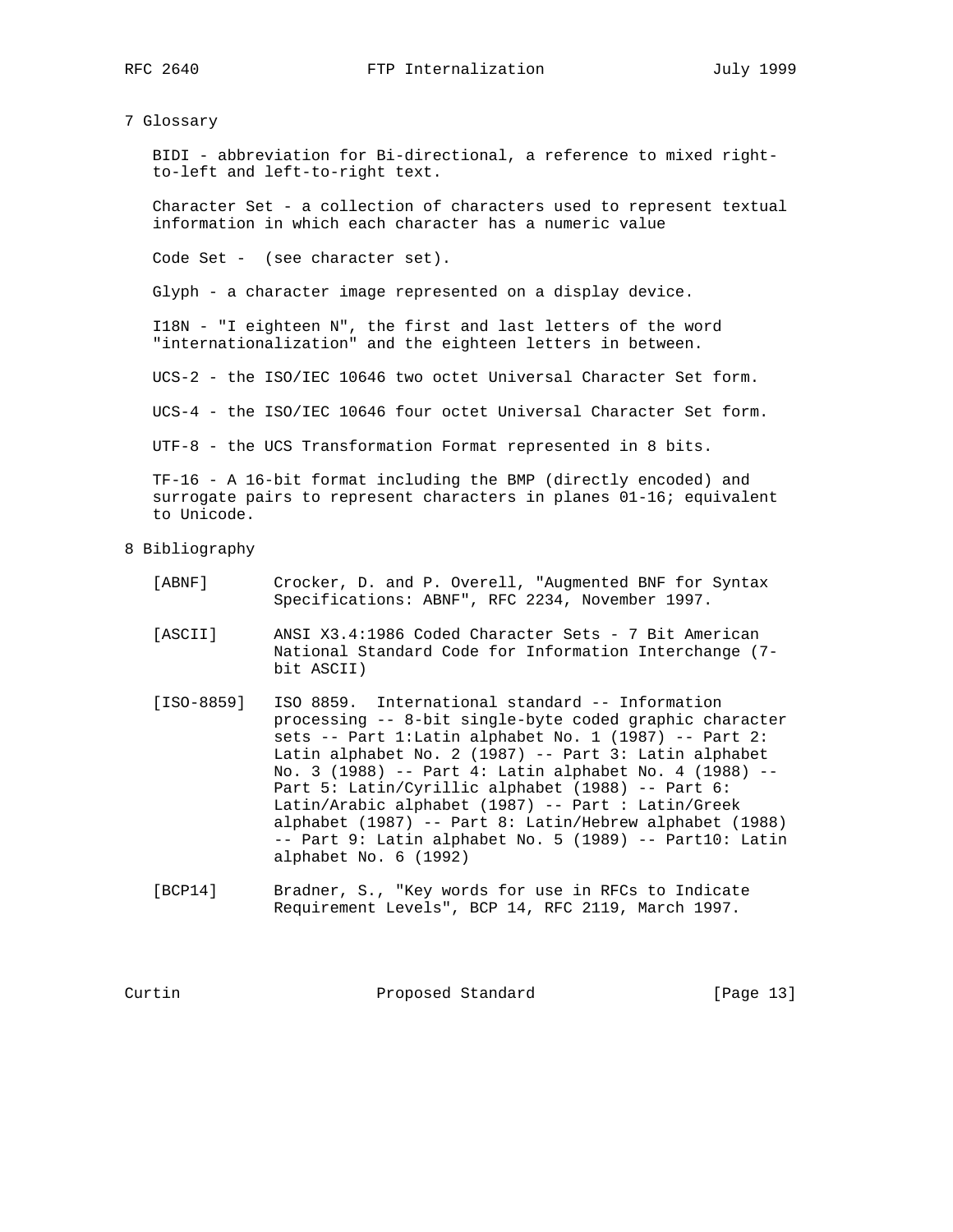- [ISO-10646] ISO/IEC 10646-1:1993. International standard -- Information technology -- Universal multiple-octet coded character set (UCS) -- Part 1: Architecture and basic multilingual plane.
- [MLST] Elz, R. and P. Hethmon, "Extensions to FTP", Work in Progress.
- [RFC854] Postel, J. and J. Reynolds, "Telnet Protocol Specification", STD 8, RFC 854, May 1983.
- [RFC959] Postel, J. and J. Reynolds, "File Transfer Protocol (FTP)", STD 9, RFC 959, October 1985.
- [RFC1123] Braden, R., "Requirements for Internet Hosts -- Application and Support", STD 3, RFC 1123, October 1989.
- [RFC1738] Berners-Lee, T., Masinter, L. and M. McCahill, "Uniform Resource Locators (URL)", RFC 1738, December 1994.
- [RFC1766] Alvestrand, H., "Tags for the Identification of Languages", RFC 1766, March 1995.
- [RFC2130] Weider, C., Preston, C., Simonsen, K., Alvestrand, H., Atkinson, R., Crispin, M. and P. Svanberg, "Character Set Workshop Report", RFC 2130, April 1997.
- [RFC2277] Alvestrand, H., " IETF Policy on Character Sets and Languages", RFC 2277, January 1998.
- [RFC2279] Yergeau, F., "UTF-8, a transformation format of ISO 10646", RFC 2279, January 1998.
- [RFC2389] Elz, R. and P. Hethmon, "Feature Negotiation Mechanism for the File Transfer Protocol", RFC 2389, August 1998.
- [UNICODE] The Unicode Consortium, "The Unicode Standard Version 2.0", Addison Westley Developers Press, July 1996.
- [UTF-8] ISO/IEC 10646-1:1993 AMENDMENT 2 (1996). UCS Transformation Format 8 (UTF-8).

Curtin **Proposed Standard** [Page 14]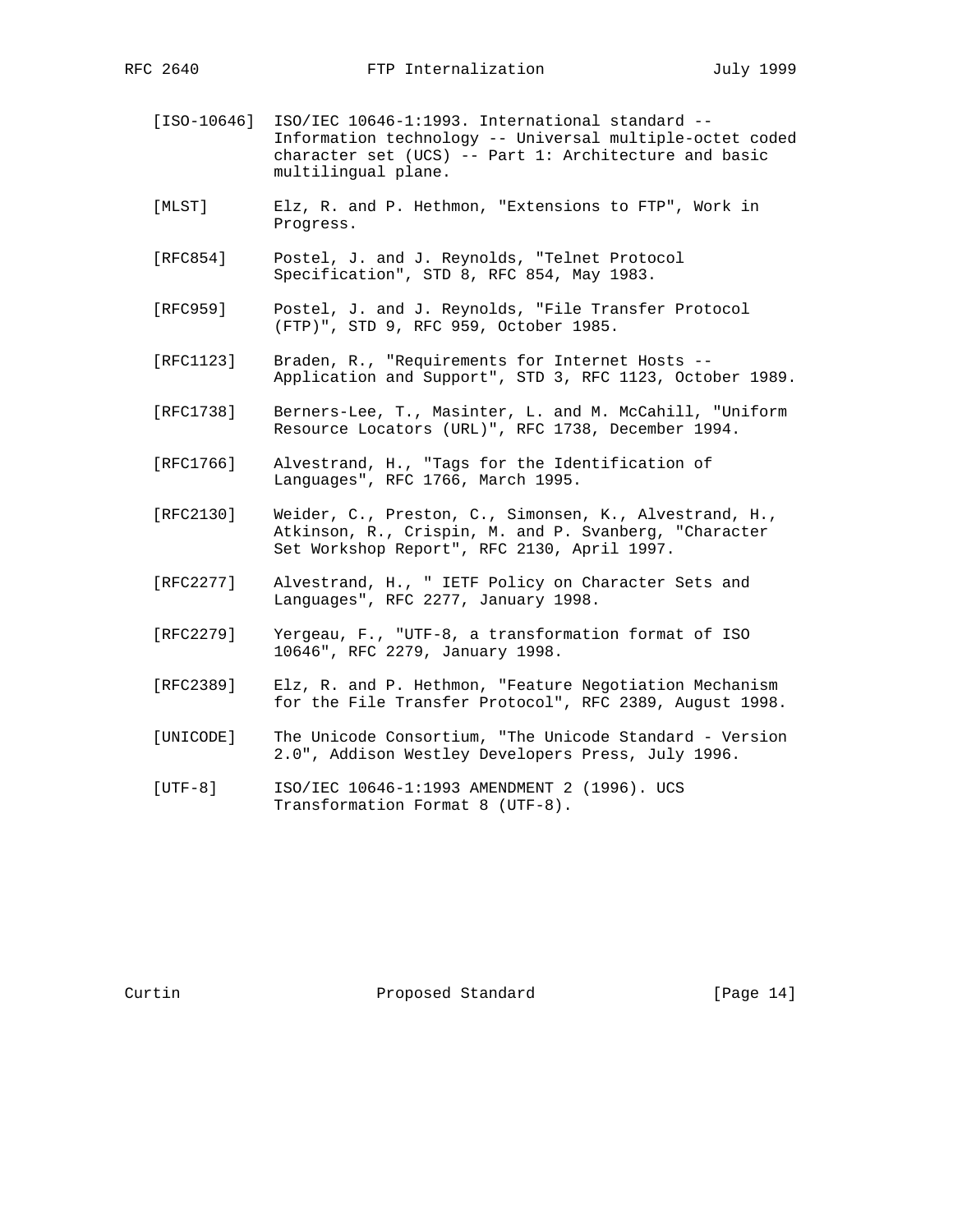9 Author's Address Bill Curtin

 JIEO Attn: JEBBD Ft. Monmouth, N.J. 07703-5613

EMail: curtinw@ftm.disa.mil

Curtin **Proposed Standard** [Page 15]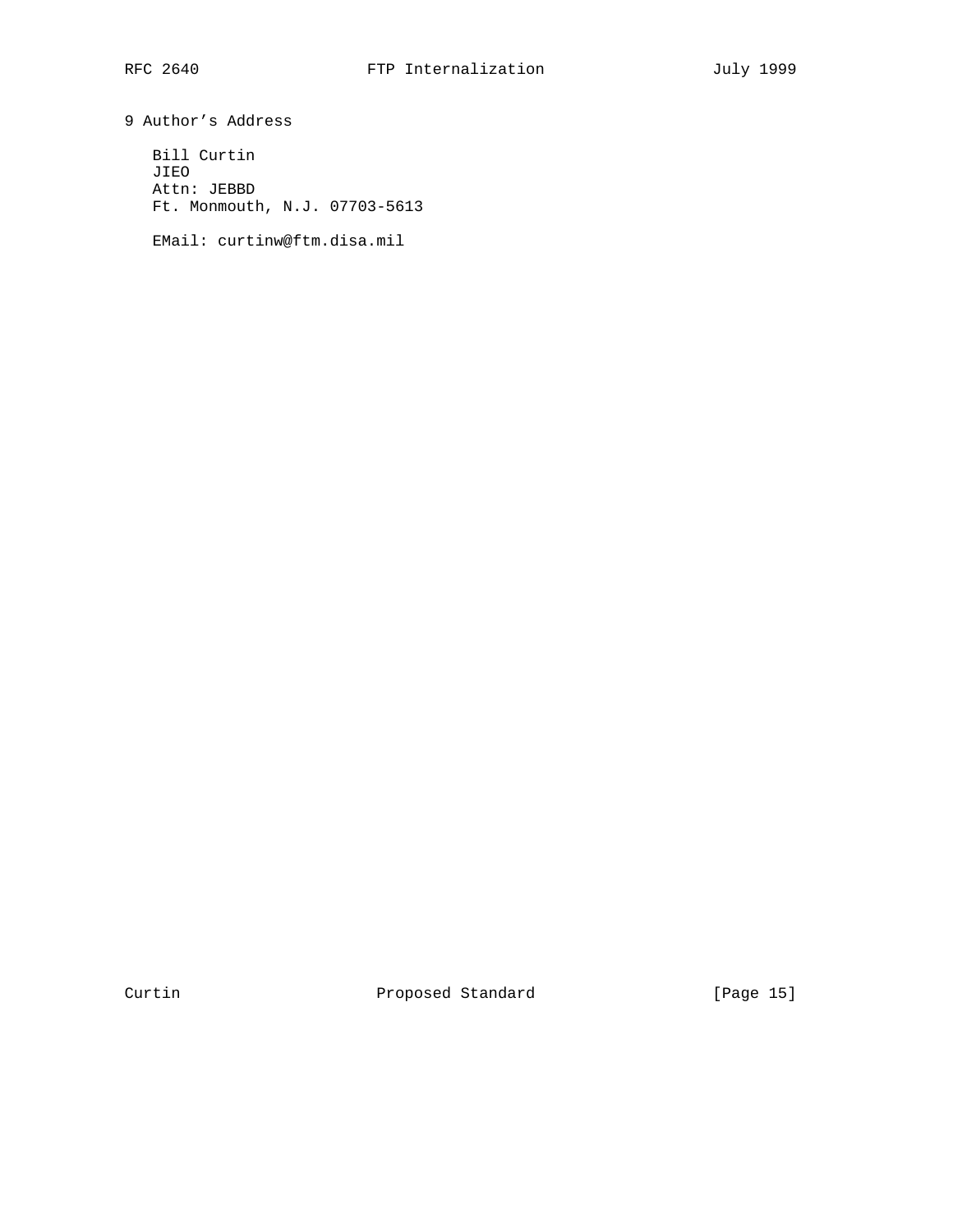Annex A - Implementation Considerations

A.1 General Considerations

- Implementers should ensure that their code accounts for potential problems, such as using a NULL character to terminate a string or no longer being able to steal the high order bit for internal use, when supporting the extended character set.
- Implementers should be aware that there is a chance that pathnames that are non UTF-8 may be parsed as valid UTF-8. The probabilities are low for some encoding or statistically zero to zero for others. A recent non-scientific analysis found that EUC encoded Japanese words had a 2.7% false reading; SJIS had a 0.0005% false reading; other encoding such as ASCII or KOI-8 have a 0% false reading. This probability is highest for short pathnames and decreases as pathname size increases. Implementers may want to look for signs that pathnames which parse as UTF-8 are not valid UTF-8, such as the existence of multiple local character sets in short pathnames. Hopefully, as more implementations conform to UTF-8 transfer encoding there will be a smaller need to guess at the encoding.
- Client developers should be aware that it will be possible for pathnames to contain mixed characters (e.g. //Latin1DirectoryName/HebrewFileName). They should be prepared to handle the Bi-directional (BIDI) display of these character sets (i.e. right to left display for the directory and left to right display for the filename). While bi-directional display is outside the scope of this document and more complicated than the above example, an algorithm for bi-directional display can be found in the UNICODE 2.0 [UNICODE] standard. Also note that pathnames can have different byte ordering yet be logically and display-wise equivalent due to the insertion of BIDI control characters at different points during composition. Also note that mixed character sets may also present problems with font swapping.
- A server that copies pathnames transparently from a local filesystem may continue to do so. It is then up to the local file creators to use UTF-8 pathnames.
- Servers can supports charset labeling of files and/or directories, such that different pathnames may have different charsets. The server should attempt to convert all pathnames to UTF-8, but if it can't then it should leave that name in its raw form.
- Some server's OS do not mandate character sets, but allow administrators to configure it in the FTP server. These servers should be configured to use a particular mapping table (either

Curtin Proposed Standard [Page 16]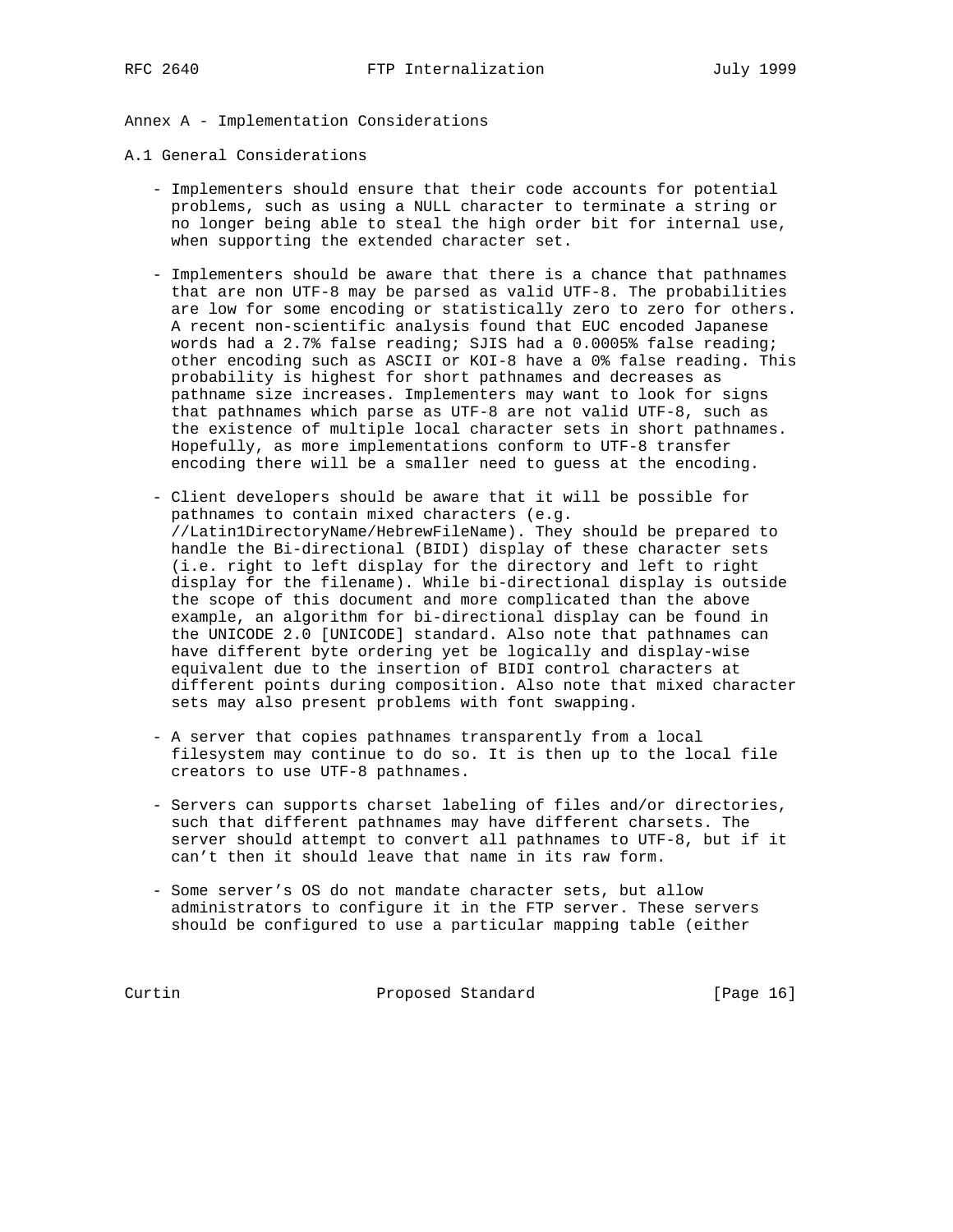external or built-in). This will allow the flexibility of defining different charsets for different directories.

- If the server's OS does not mandate the character set and the FTP server cannot be configured, the server should simply use the raw bytes in the file name. They might be ASCII or UTF-8.
- If the server is a mirror, and wants to look just like the site it is mirroring, it should store the exact file name bytes that it received from the main server.

Curtin **Proposed Standard** [Page 17]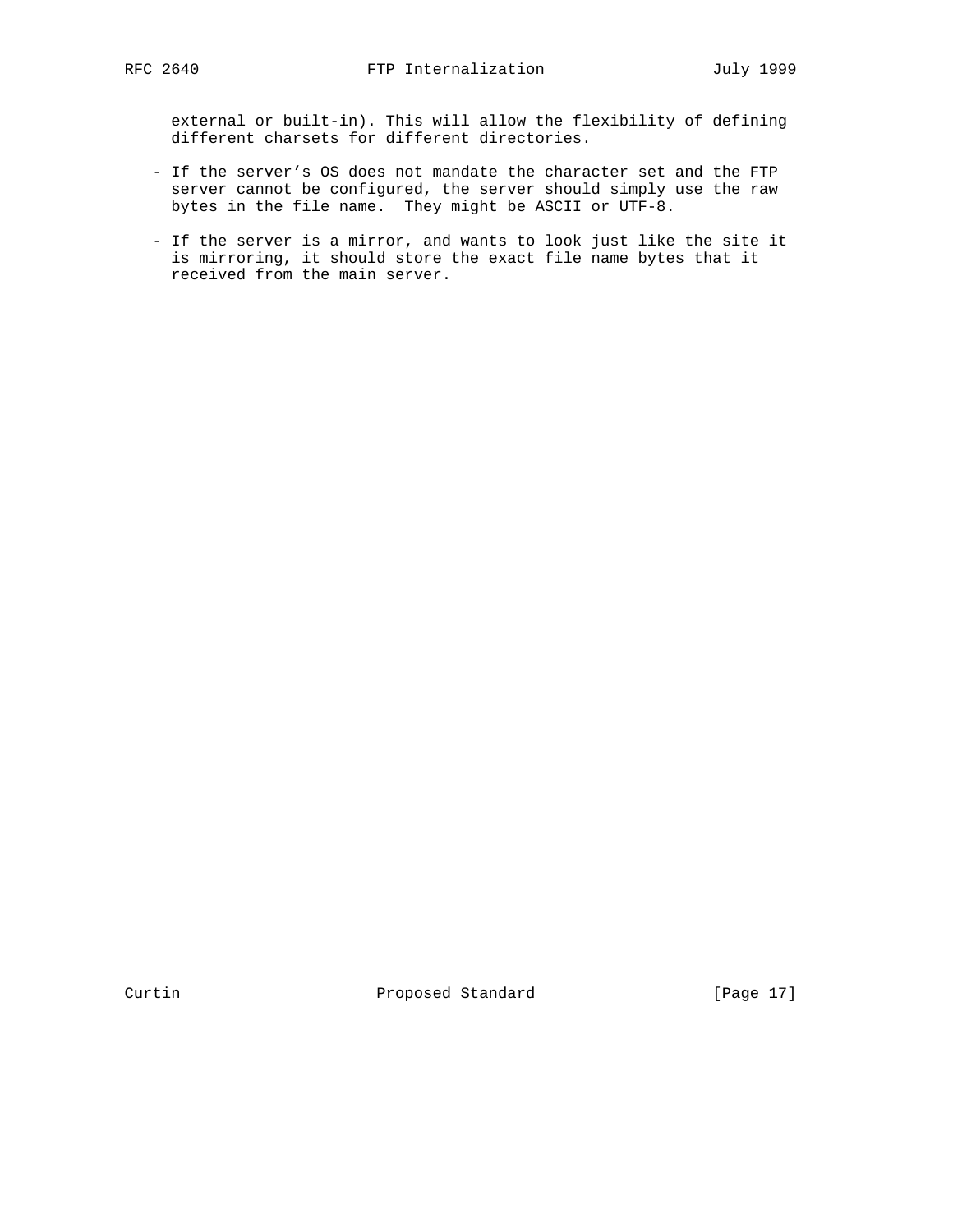# A.2 Transition Considerations

- Servers which support this specification, when presented a pathname from an old client (one which does not support this specification), can nearly always tell whether the pathname is in UTF-8 (see B.1) or in some other code set. In order to support these older clients, servers may wish to default to a non UTF-8 code set. However, how a server supports non UTF-8 is outside the scope of this specification.
- Clients which support this specification will be able to determine if the server can support UTF-8 (i.e. supports this specification) by the ability of the server to support the FEAT command and the UTF8 feature (defined in 3.2). If the newer clients determine that the server does not support UTF-8 it may wish to default to a different code set. Client developers should take into consideration that pathnames, associated with older servers, might be stored in UTF-8. However, how a client supports non UTF-8 is outside the scope of this specification.
- Clients and servers can transition to UTF-8 by either converting to/from the local encoding, or the users can store UTF-8 filenames. The former approach is easier on tightly controlled file systems (e.g. PCs and MACs). The latter approach is easier on more free form file systems (e.g. Unix).
- For interactive use attention should be focused on user interface and ease of use. Non-interactive use requires a consistent and controlled behavior.
- There may be many applications which reference files under their old raw pathname (e.g. linked URLs). Changing the pathname to UTF-8 will cause access to the old URL to fail. A solution may be for the server to act as if there was 2 different pathnames associated with the file. This might be done internal to the server on controlled file systems or by using symbolic links on free form systems. While this approach may work for single file transfer non-interactive use, a non-interactive transfer of all of the files in a directory will produce duplicates. Interactive users may be presented with lists of files which are double the actual number files.

Curtin **Proposed Standard** [Page 18]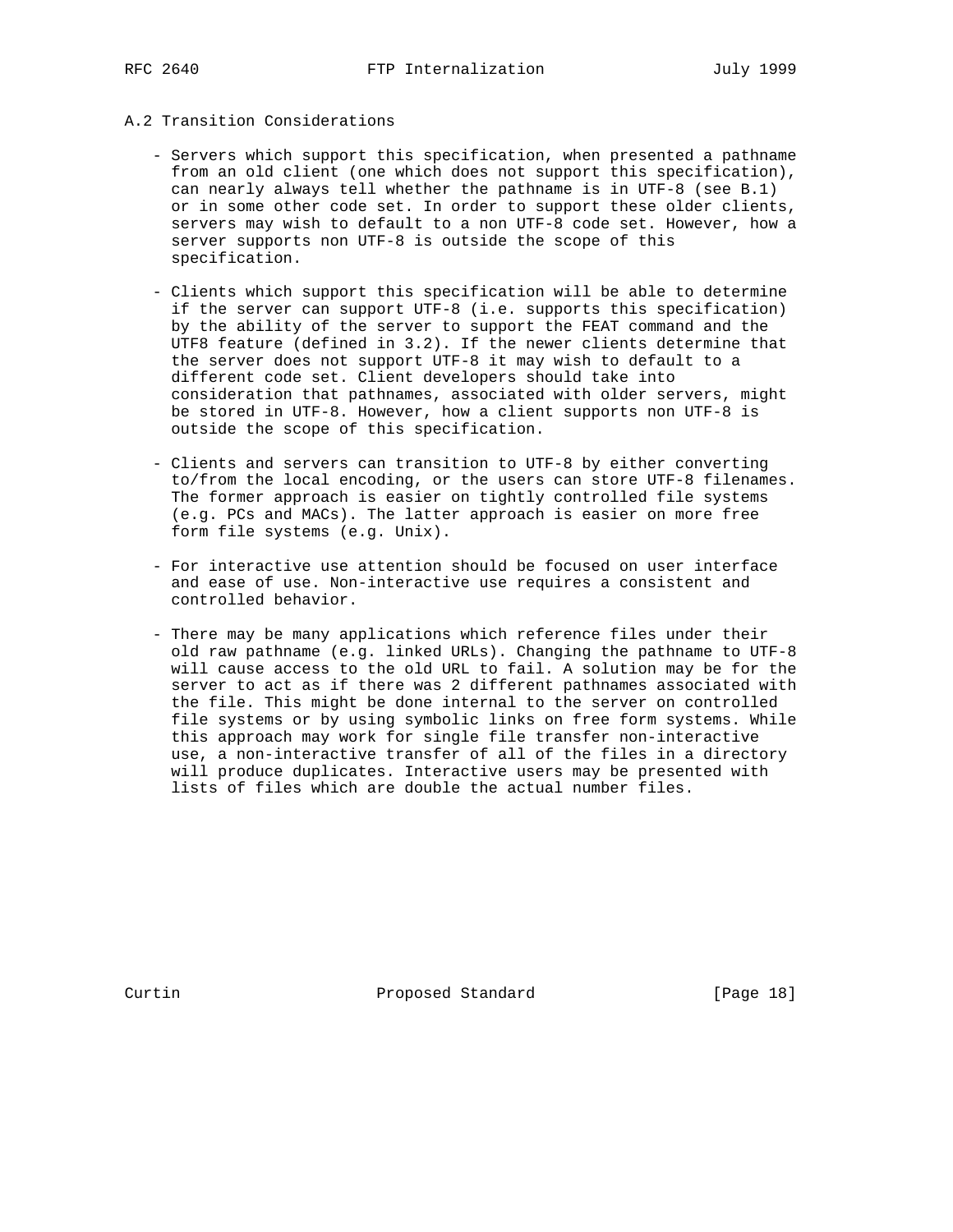Annex B - Sample Code and Examples

B.1 Valid UTF-8 check

```
 The following routine checks if a byte sequence is valid UTF-8. This
   is done by checking for the proper tagging of the first and following
   bytes to make sure they conform to the UTF-8 format. It then checks
   to assure that the data part of the UTF-8 sequence conforms to the
   proper range allowed by the encoding. Note: This routine will not
   detect characters that have not been assigned and therefore do not
   exist.
int utf8_valid(const unsigned char *buf, unsigned int len)
{
 const unsigned char *endbuf = buf + len;
 unsigned char byte2mask=0x00, c;
 int trailing = 0; // trailing (continuation) bytes to follow
 while (buf != endbuf)
 {
  c = *buf++; if (trailing)
if ((c&0xC0)) == 0x80) // Does trailing byte follow UTF-8 format?
 {if (byte2mask) // Need to check 2nd byte for proper range?
 if (c&byte2mask) // Are appropriate bits set?
 byte2mask=0x00;
     else
      return 0;
     trailing--; }
    else
    return 0;
   else
if ((c\&0x80) == 0x00) continue; // valid 1 byte UTF-8
else if ((c\&0\times E0)) == 0\times C0) // valid 2 byte UTF-8
 if (c&0x1E) // Is UTF-8 byte in
 // proper range?
          trailing =1;
         else
          return 0;
else if ((c\&0xF0) == 0xE0) // valid 3 byte UTF-8
 {if (!(c&0x0F)) // Is UTF-8 byte in
                                 // proper range?<br>// If not set mask
         byte2mask=0x20;
 // to check next byte
trailing = 2i}
else if ((c\&0xF8) == 0xF0) // valid 4 byte UTF-8
 {if (!(c&0x07)) // Is UTF-8 byte in
 // proper range?
```
Curtin **Proposed Standard** [Page 19]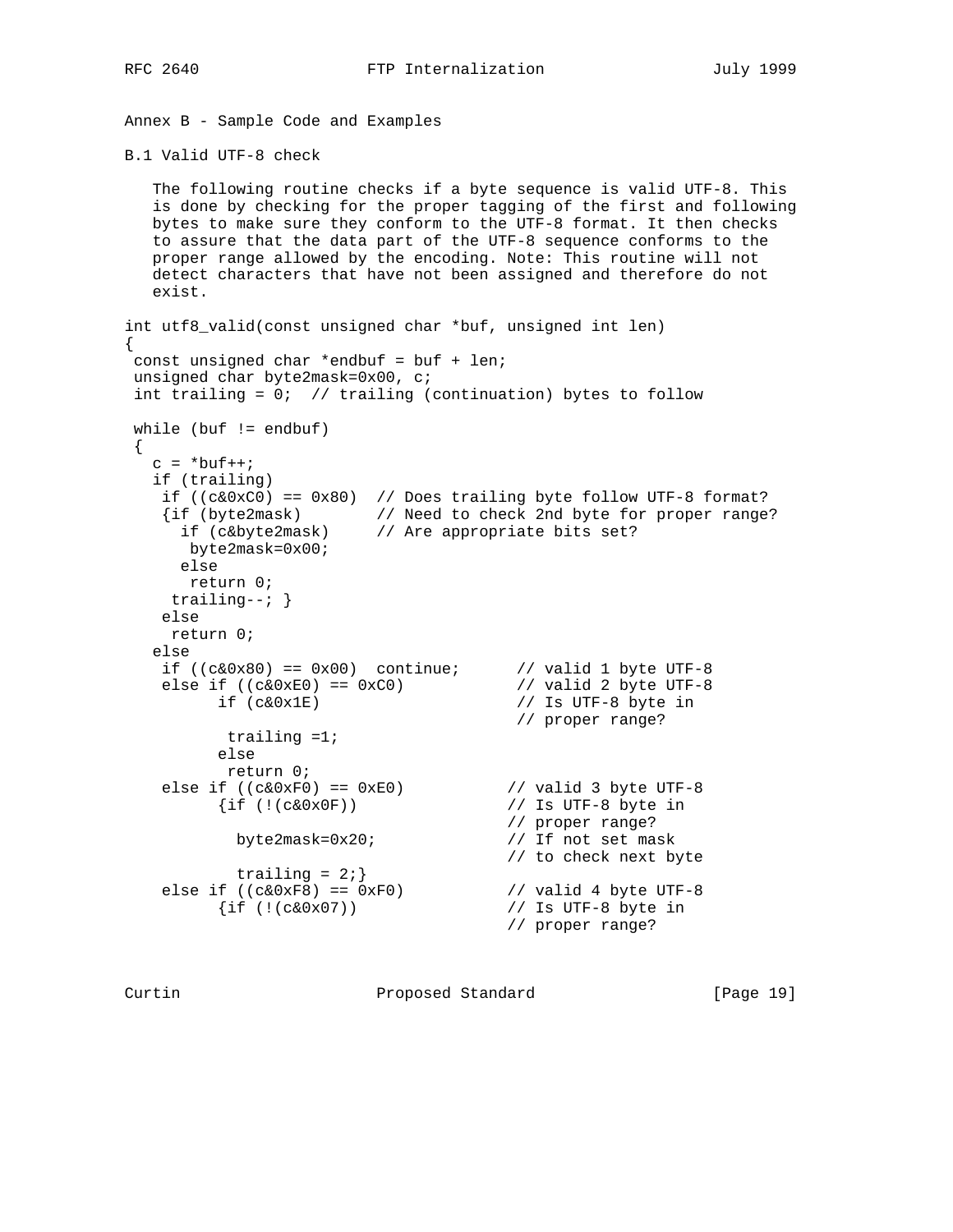```
byte2mask=0x30;<br>// If not set mask<br>// to check next byte
 // to check next byte
trailing = 3i}
else if ((c&0xFC) == 0xF8) // valid 5 byte UTF-8
 {if (!(c&0x03)) // Is UTF-8 byte in
 // proper range?
 byte2mask=0x38; // If not set mask
 // to check next byte
trailing = 4;}
else if ((c&0xFE) == 0xFC) // valid 6 byte UTF-8
 {if (!(c&0x01)) // Is UTF-8 byte in
 // proper range?
 byte2mask=0x3C; // If not set mask
 // to check next byte
       trailing = 5;}
  else return 0;
 return trailing == 0;
```
B.2 Conversions

}

}

 The code examples in this section closely reflect the algorithm in ISO 10646 and may not present the most efficient solution for converting to / from UTF-8 encoding. If efficiency is an issue, implementers should use the appropriate bitwise operators.

 Additional code examples and numerous mapping tables can be found at the Unicode site, HTTP://www.unicode.org or FTP://unicode.org.

 Note that the conversion examples below assume that the local character set supported in the operating system is something other than UCS2/UTF-16. There are some operating systems that already support UCS2/UTF-16 (notably Plan 9 and Windows NT). In this case no conversion will be necessary from the local character set to the UCS.

B.2.1 Conversion from Local Character Set to UTF-8

 Conversion from the local filesystem character set to UTF-8 will normally involve a two step process. First convert the local character set to the UCS; then convert the UCS to UTF-8.

 The first step in the process can be performed by maintaining a mapping table that includes the local character set code and the corresponding UCS code. For instance the ISO/IEC 8859-8 [ISO-8859] code for the Hebrew letter "VAV" is 0xE4. The corresponding 4 byte ISO/IEC 10646 code is 0x000005D5.

Curtin Proposed Standard [Page 20]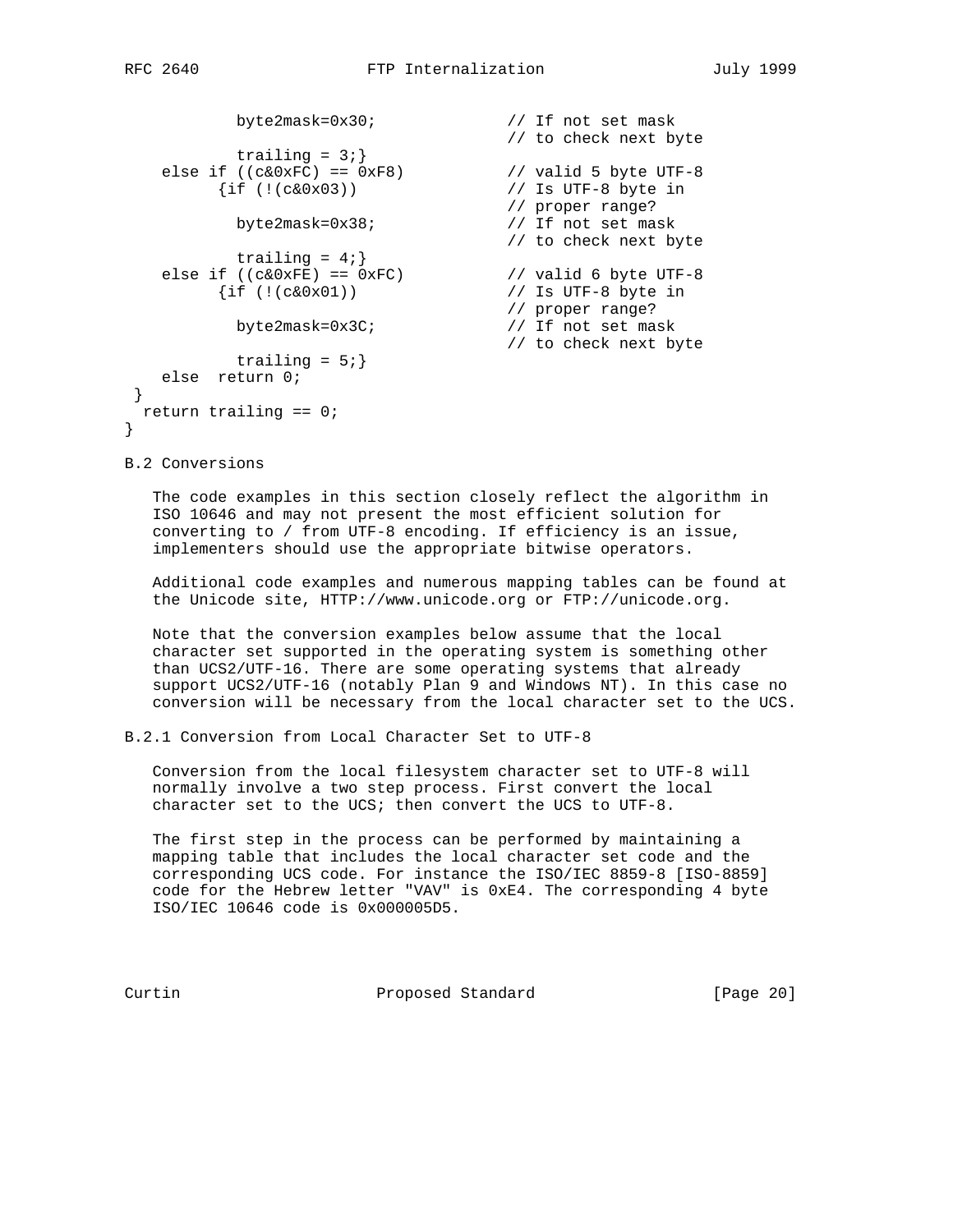```
 The next step is to convert the UCS character code to the UTF-8
 encoding. The following routine can be used to determine and encode
 the correct number of bytes based on the UCS-4 character code:
```

```
 unsigned int ucs4_to_utf8 (unsigned long *ucs4_buf, unsigned int
                            ucs4_len, unsigned char *utf8_buf)
```

```
 const unsigned long *ucs4_endbuf = ucs4_buf + ucs4_len;
   unsigned int utf8_len = 0; // return value for UTF8 size
    unsigned char *t_utf8_buf = utf8_buf; // Temporary pointer
                                           // to load UTF8 values
    while (ucs4_buf != ucs4_endbuf)
     {
    if ( *ucs4 buf \leq 0x7F) // ASCII chars no conversion needed
\{*t_Utt8_buf++ = (unsigned char) *ucs4_buf; utf8_len++;
      ucs4_buf++;
      }
     else
     if ( *ucs4_buf \leq 0x07FF ) // In the 2 byte utf-8 range
\{ *t_utf8_buf++= (unsigned char) (0xC0 + (*ucs4_buf/0x40));
        *t_utf8_buf++= (unsigned char) (0x80 + (*ucs4_b)uf%0x40));
        utf8_len+=2;
        ucs4_buf++;
       }
      else
        if ( *ucs4_buf <= 0xFFFF ) /* In the 3 byte utf-8 range. The
                                     values 0x0000FFFE, 0x0000FFFF
                                      and 0x0000D800 - 0x0000DFFF do
                                     not occur in UCS-4 */
\left\{ \begin{array}{c} \end{array} \right. *t_utf8_buf++= (unsigned char) (0xE0 +
                         (*ucs4_buf/0x1000));
          *t_utf8_buf++= (unsigned char) (0x80 +
                        ((*ucs4_buf/0x40)*0x40));*t_utf8_buf++= (unsigned char) (0x80 + (*ucs4_but*(0x40)); utf8_len+=3;
         ucs4_buf++;
         }
         else
         if ( *ucs4_buf \leq 0x1FFFFF ) //In the 4 byte utf-8 range
\{ *t_utf8_buf++= (unsigned char) (0xF0 +
                          (*ucs4_buf/0x040000));
```
Curtin Proposed Standard [Page 21]

{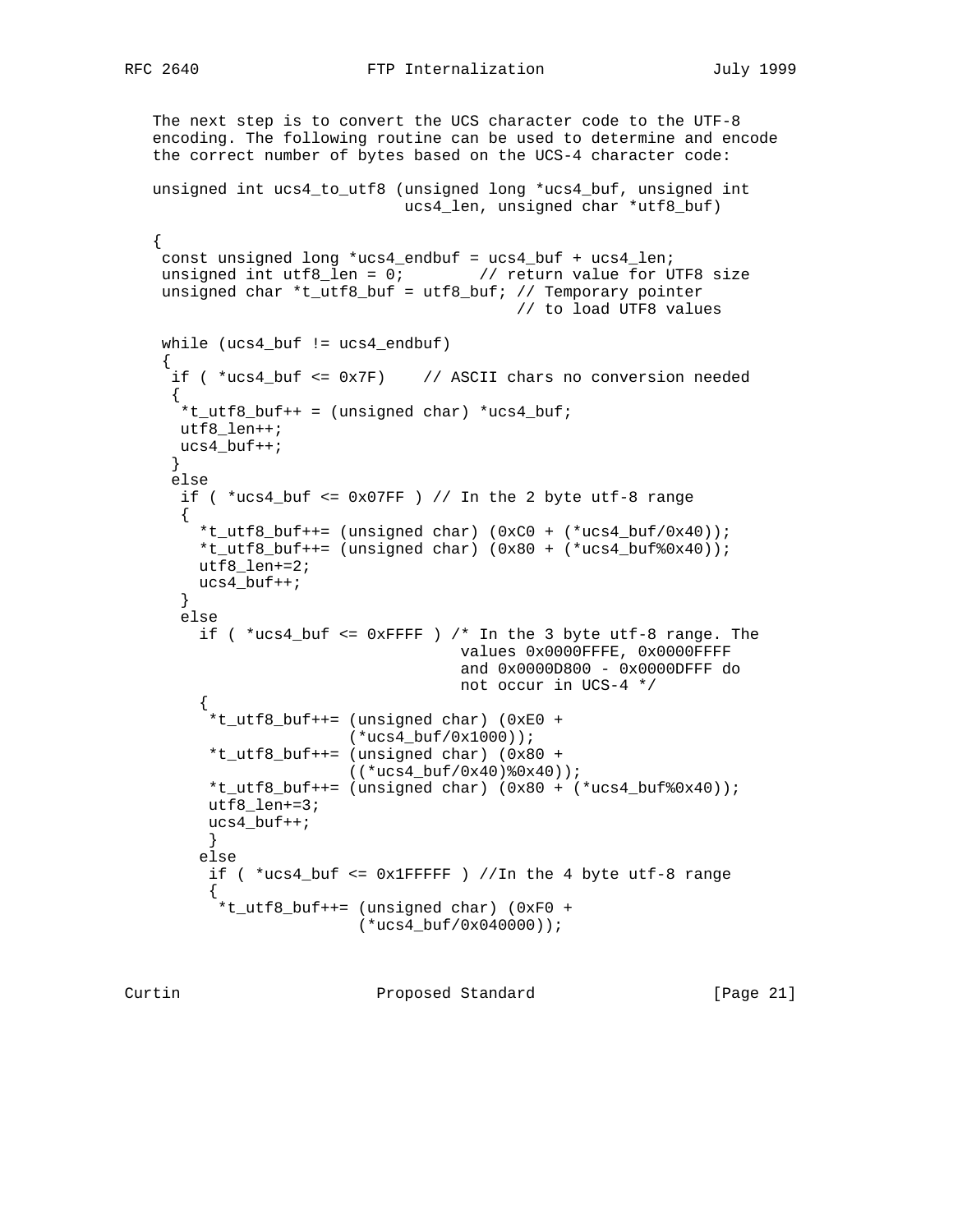```
 *t_utf8_buf++= (unsigned char) (0x80 +
                          ((*ucs4_buf/0x10000)%0x40));
          *t_utf8_buf++= (unsigned char) (0x80 +
                         ((*ucs4 buf/0x40)*(0x40));
          *t_utf8_buf++= (unsigned char) (0x80 + (*ucs4_buf%0x40));
          utf8_len+=4;
          ucs4_buf++;
 }
         else
          if ( *ucs4_buf <= 0x03FFFFFF )//In the 5 byte utf-8 range
\{ *t_utf8_buf++= (unsigned char) (0xF8 +
                           (*ucs4_buf/0x01000000));
           *t_utf8_buf++= (unsigned char) (0x80 +
                          ((*ucs4_buf/0x040000)%0x40));
           *t_utf8_buf++= (unsigned char) (0x80 +
                          ((*ucs4_buf/0x1000)%0x40));
           *t_utf8_buf++= (unsigned char) (0x80 +
                          ((*ucs4_buf/0x40)%0x40));
           *t_utf8_buf++= (unsigned char) (0x80 +
                          (*ucs4_buf%0x40));
           utf8_len+=5;
          ucs4_buf++; }
          else
          if ( *ucs4_buf <= 0x7FFFFFFF )//In the 6 byte utf-8 range
\{ *t_utf8_buf++= (unsigned char)
                            (0xF8 +(*ucs4_buf/0x40000000));
             *t_utf8_buf++= (unsigned char) (0x80 +
                            ((*ucs4_buf/0x01000000)%0x40));
             *t_utf8_buf++= (unsigned char) (0x80 +
                            ((*ucs4_buf/0x040000)%0x40));
              *t_utf8_buf++= (unsigned char) (0x80 +
                            ((*ucs4_buf/0x1000)%0x40));
             *t_utf8_buf++= (unsigned char) (0x80 +
                           ((*ucs4_but/0x40)*0x40)); *t_utf8_buf++= (unsigned char) (0x80 +
                            (*ucs4_buf%0x40));
             utf8_len+=6;
             ucs4_buf++;
 }
    return (utf8_len);
```
}

}

Curtin Proposed Standard [Page 22]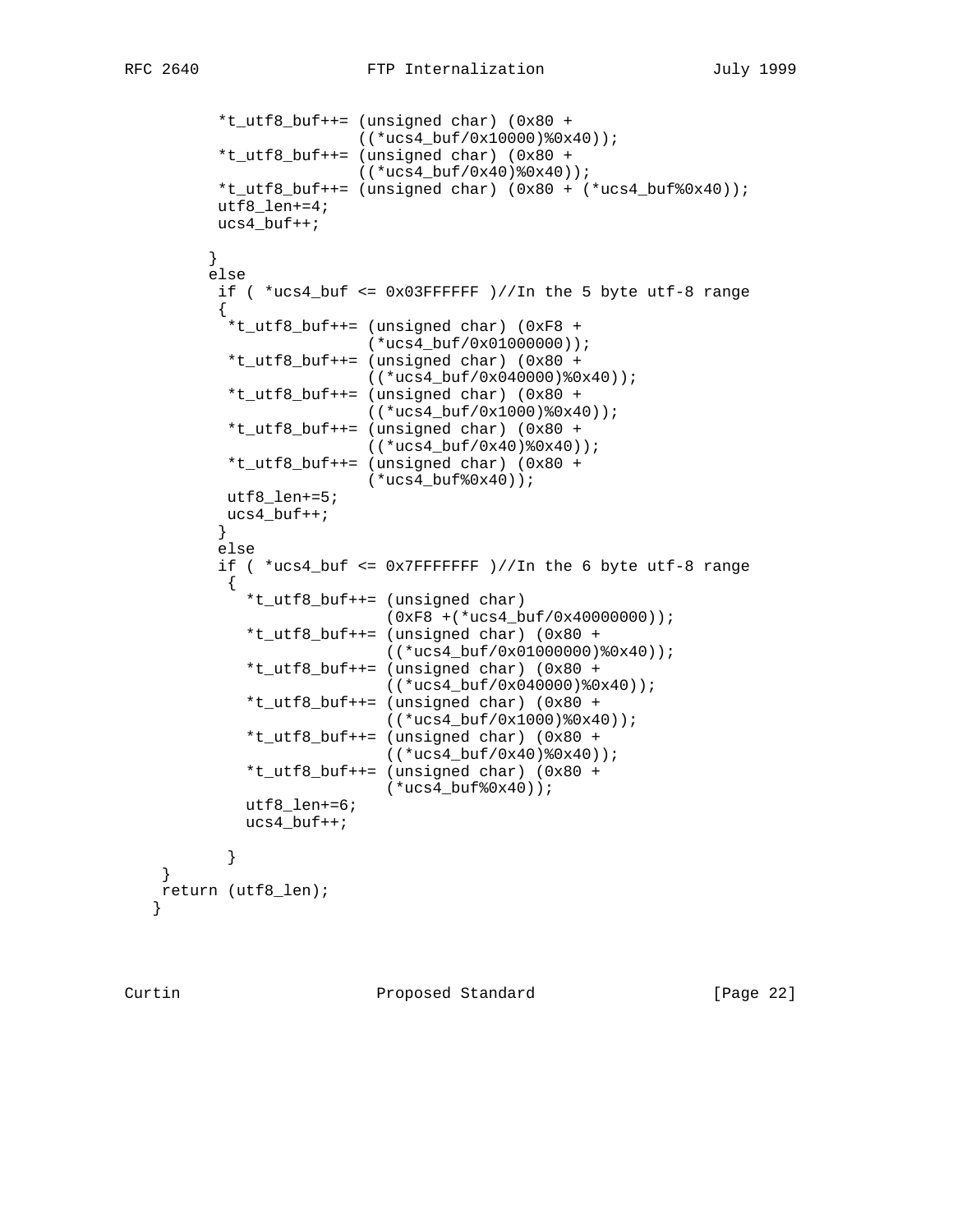B.2.2 Conversion from UTF-8 to Local Character Set

 When moving from UTF-8 encoding to the local character set the reverse procedure is used. First the UTF-8 encoding is transformed into the UCS-4 character set. The UCS-4 is then converted to the local character set from a mapping table (i.e. the opposite of the table used to form the UCS-4 character code).

 To convert from UTF-8 to UCS-4 the free bits (those that do not define UTF-8 sequence size or signify continuation bytes) in a UTF-8 sequence are concatenated as a bit string. The bits are then distributed into a four-byte sequence starting from the least significant bits. Those bits not assigned a bit in the four-byte sequence are padded with ZERO bits. The following routine converts the UTF-8 encoding to UCS-4 character codes:

 int utf8\_to\_ucs4 (unsigned long \*ucs4\_buf, unsigned int utf8\_len, unsigned char \*utf8\_buf)

```
 {
```

```
 const unsigned char *utf8_endbuf = utf8_buf + utf8_len;
 unsigned int ucs_len=0;
```

```
 while (utf8_buf != utf8_endbuf)
 {
```

```
if ((*utf8_buf & 0x80) == 0x00) /*ASCII chars no conversion
                                         needed */
\{*ucs4_buf++ = (unsigned long) *utf8_buf;
      utf8_buf++;
      ucs_len++;
     }
     else
      if ((*utf8\_but & 0xE0) == 0xC0) //In the 2 byte utf-8 range
      \left\{ \right.*ucs4_buf++ = (unsigned long) (((*utf8_buf - 0xC0) * 0x40)
                        + ( *(utf8_buf+1) - 0x80));
       utf8 buf += 2; ucs_len++;
       }
       else
       if ( (*utf8_buf & 0xF0) == 0xE0 ) /*In the 3 byte utf-8
                                             range */
\{*ucs4_buf++ = (unsigned long) (((*utf8_buf - 0xE0) * 0x1000)
```

```
 + (( *(utf8_buf+1) - 0x80) * 0x40)
+ (* (utf8_buf+2) - 0x80));
```
Curtin **Proposed Standard** [Page 23]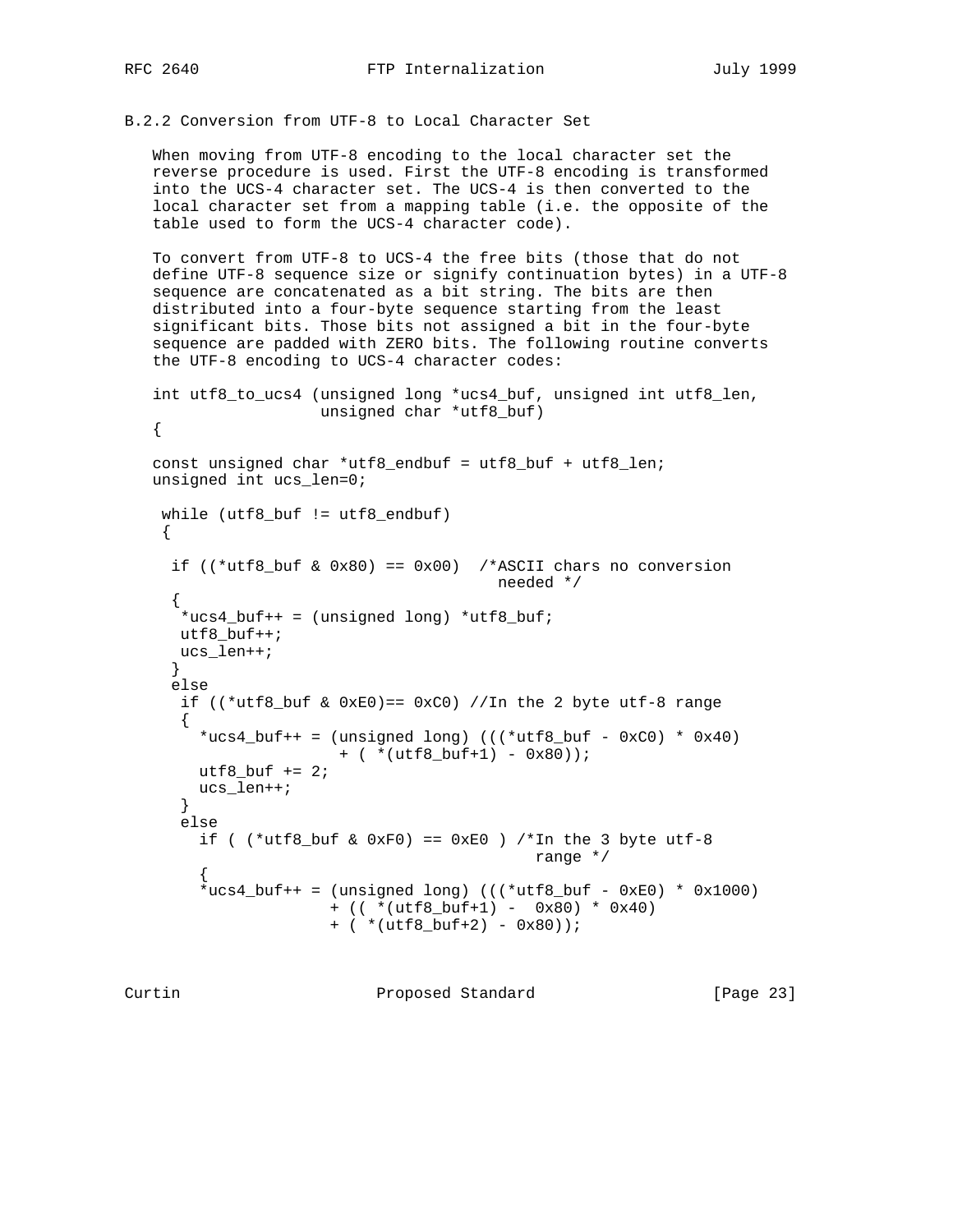```
utf8_buf+=3; ucs_len++;
        }
        else
       if ((*utf8_buf & 0xF8) == 0xF0) /* In the 4 byte utf-8
                                         range */
\{ *ucs4_buf++ = (unsigned long)
                        (((*utf8_buf - 0xF0) * 0x040000)
                        + (( *(utf8_buf+1) - 0x80) * 0x1000)
                        + (( *(utf8_buf+2) - 0x80) * 0x40)
                       + (* (utf8_buf+3) - 0x80));utf8_buf+=4;ucs_len++;<br>}
 }
         else
        if ((*utf8_buf & 0xFC) == 0xF8) /* In the 5 byte utf-8
                                         range */
\{ *ucs4_buf++ = (unsigned long)
                        (((*utf8_buf - 0xF8) * 0x01000000)
                        + ((*(utf8_buf+1) - 0x80) * 0x040000)
                        + (( *(utf8_buf+2) - 0x80) * 0x1000)
                        + (( *(utf8_buf+3) - 0x80) * 0x40)
                        + ( *(utf8_buf+4) - 0x80));
         utf8_buf+=5; ucs_len++;
 }
          else
         if ((*utf8_buf & 0xFE) == 0xFC) /* In the 6 byte utf-8
                                          range */
\{ *ucs4_buf++ = (unsigned long)
                          (((*utf8_buf - 0xFC) * 0x40000000)
                          + ((*(utf8_buf+1) - 0x80) * 0x010000000)
                          + ((*(utf8_buf+2) - 0x80) * 0x040000)
                          + (( *(utf8_buf+3) - 0x80) * 0x1000)
 + (( *(utf8_buf+4) - 0x80) * 0x40)
 + ( *(utf8_buf+5) - 0x80));
            utf8_buf+=6;
          ucs\_len++;}
 }
    }
   return (ucs_len);
   }
```
Curtin **Proposed Standard** [Page 24]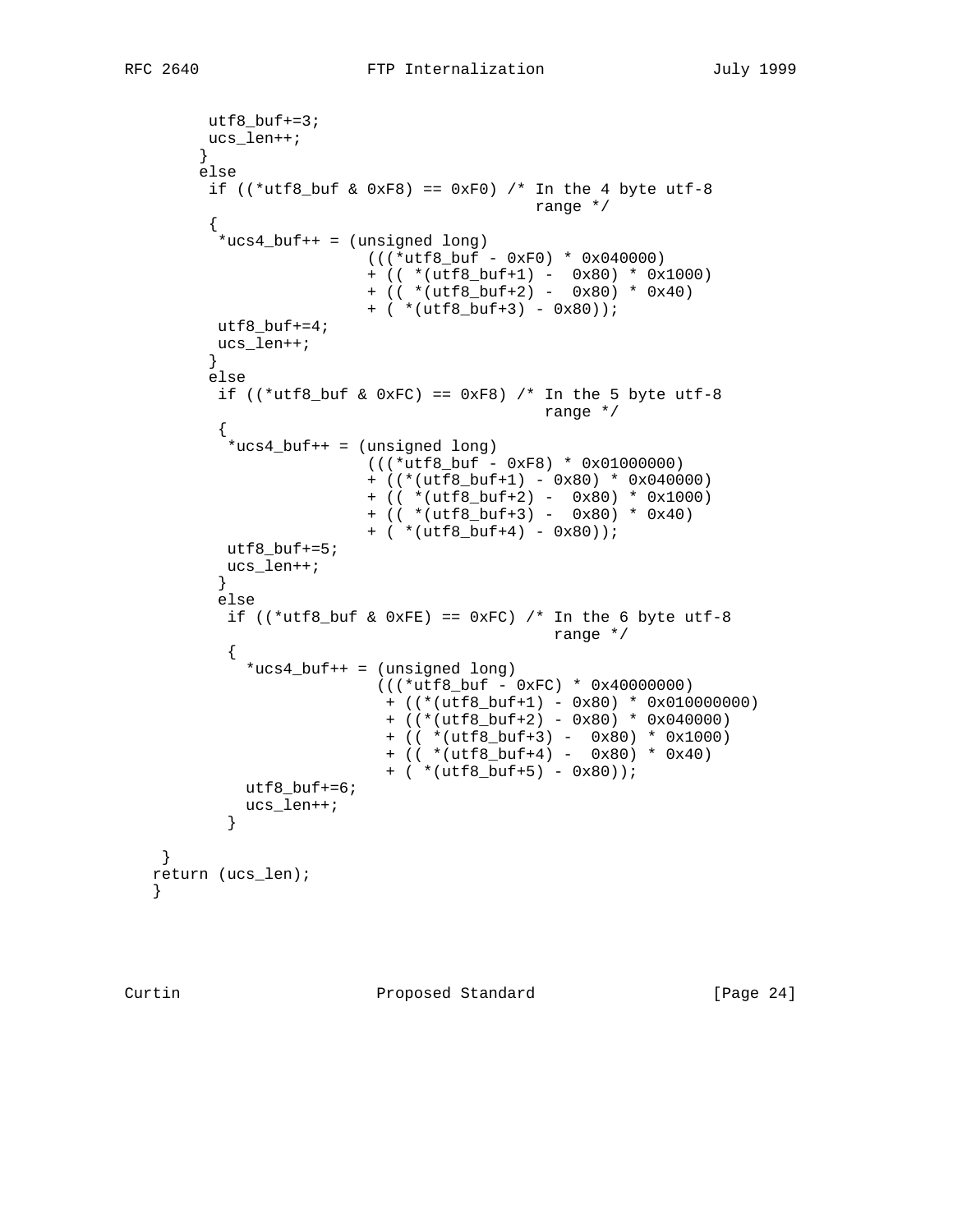## B.2.3 ISO/IEC 8859-8 Example

 This example demonstrates mapping ISO/IEC 8859-8 character set to UTF-8 and back to ISO/IEC 8859-8. As noted earlier, the Hebrew letter "VAV" is convertd from the ISO/IEC 8859-8 character code 0xE4 to the corresponding 4 byte ISO/IEC 10646 code of 0x000005D5 by a simple lookup of a conversion/mapping file.

 The UCS-4 character code is transformed into UTF-8 using the ucs4\_to\_utf8 routine described earlier by:

- 1. Because the UCS-4 character is between 0x80 and 0x07FF it will map to a 2 byte UTF-8 sequence.
- 2. The first byte is defined by  $(0 \times C0 + (0 \times 000005D5 / 0 \times 40)) = 0 \times D7$ .
- 3. The second byte is defined by  $(0x80 + (0x000005D5 * 0x40)) = 0x95$ .

 The UTF-8 encoding is transferred back to UCS-4 by using the utf8\_to\_ucs4 routine described earlier by:

- 1. Because the first byte of the sequence, when the '&' operator with a value of 0xE0 is applied, will produce 0xC0 (0xD7 & 0xE0 = 0xC0) the UTF-8 is a 2 byte sequence.
- 2. The four byte UCS-4 character code is produced by  $(((0xD7 0xC0)$ \*  $0x40$ ) +  $(0x95 -0x80)$ ) =  $0x000005D5$ .

 Finally, the UCS-4 character code is converted to ISO/IEC 8859-8 character code (using the mapping table which matches ISO/IEC 8859-8 to UCS-4 ) to produce the original 0xE4 code for the Hebrew letter "VAV".

B.2.4 Vendor Codepage Example

 This example demonstrates the mapping of a codepage to UTF-8 and back to a vendor codepage. Mapping between vendor codepages can be done in a very similar manner as described above. For instance both the PC and Mac codepages reflect the character set from the Thai standard TIS 620-2533. The character code on both platforms for the Thai letter "SO SO" is 0xAB. This character can then be mapped into the UCS-4 by way of a conversion/mapping file to produce the UCS-4 code of 0x0E0B.

 The UCS-4 character code is transformed into UTF-8 using the ucs4\_to\_utf8 routine described earlier by:

- 1. Because the UCS-4 character is between 0x0800 and 0xFFFF it will map to a 3 byte UTF-8 sequence.
- 2. The first byte is defined by  $(0 \times E0 + (0 \times 00000E0B / 0 \times 1000)) = 0 \times E0$ .

Curtin **Proposed Standard** [Page 25]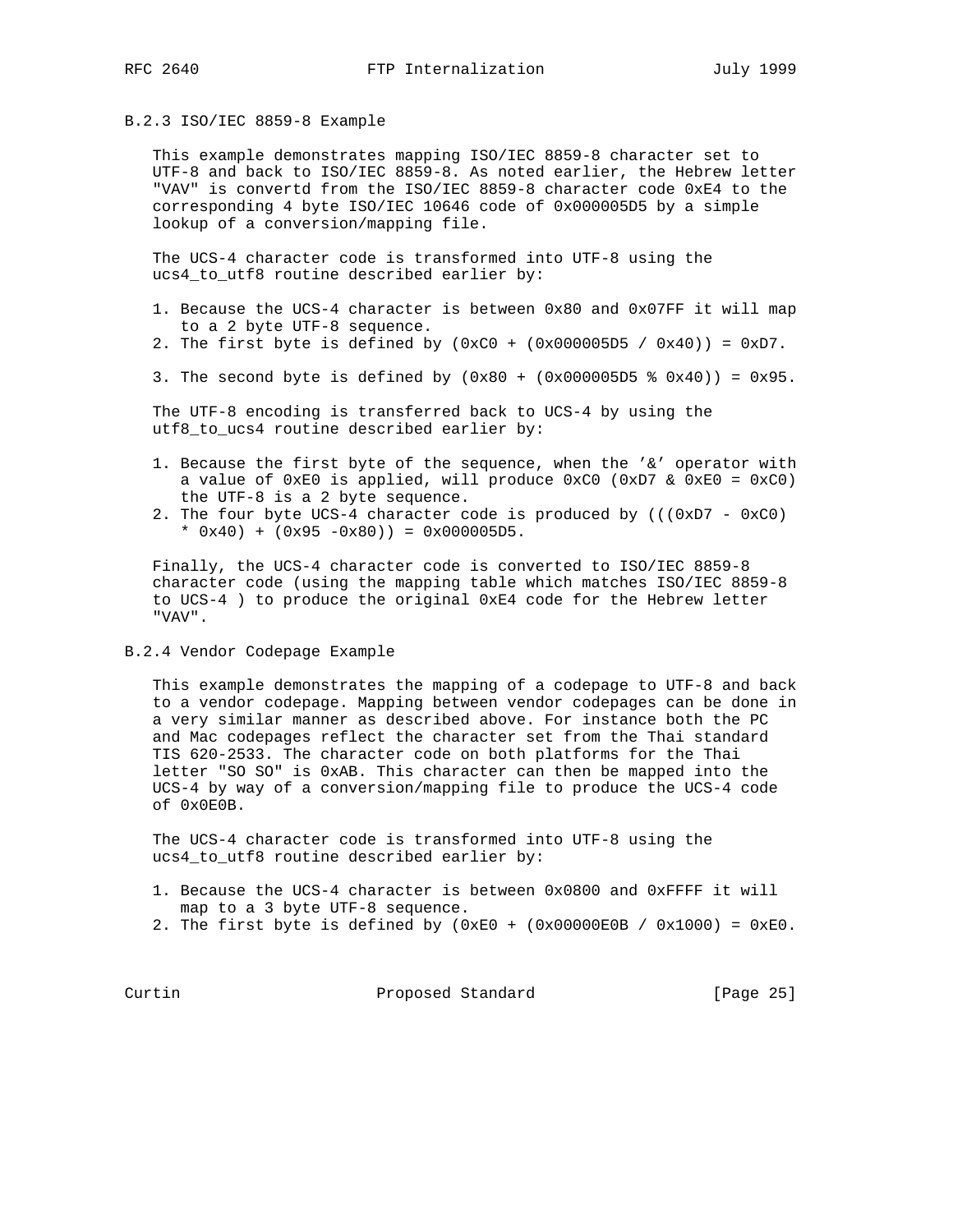```
3. The second byte is defined by (0x80 + ((0x00000E0B / 0x40) %
   0x40)) = 0xB8.
```
4. The third byte is defined by  $(0x80 + (0x00000E0B 8 0x40)) = 0x8B$ .

 The UTF-8 encoding is transferred back to UCS-4 by using the utf8\_to\_ucs4 routine described earlier by:

- 1. Because the first byte of the sequence, when the '&' operator with a value of  $0xF0$  is applied, will produce  $0xE0$  ( $0xE0$  &  $0xF0 = 0xE0$ ) the UTF-8 is a 3 byte sequence.
- 2. The four byte UCS-4 character code is produced by (((0xE0 0xE0) \*  $0x1000$  + (( $0xB8 - 0x80$ ) \*  $0x40$ ) + ( $0x8B - 0x80$ ) =  $0x0000E0B$ .

 Finally, the UCS-4 character code is converted to either the PC or MAC codepage character code (using the mapping table which matches codepage to UCS-4 ) to produce the original 0xAB code for the Thai letter "SO SO".

B.3 Pseudo Code for a High-Quality Translating Server

```
 if utf8_valid(fn)
     {
     attempt to convert fn to the local charset, producing localfn
     if (conversion fails temporarily) return error
     if (conversion succeeds)
\{ attempt to open localfn
       if (open fails temporarily) return error
       if (open succeeds) return success
 }
      }
   attempt to open fn
   if (open fails temporarily) return error
   if (open succeeds) return success
   return permanent error
```
Curtin Proposed Standard [Page 26]